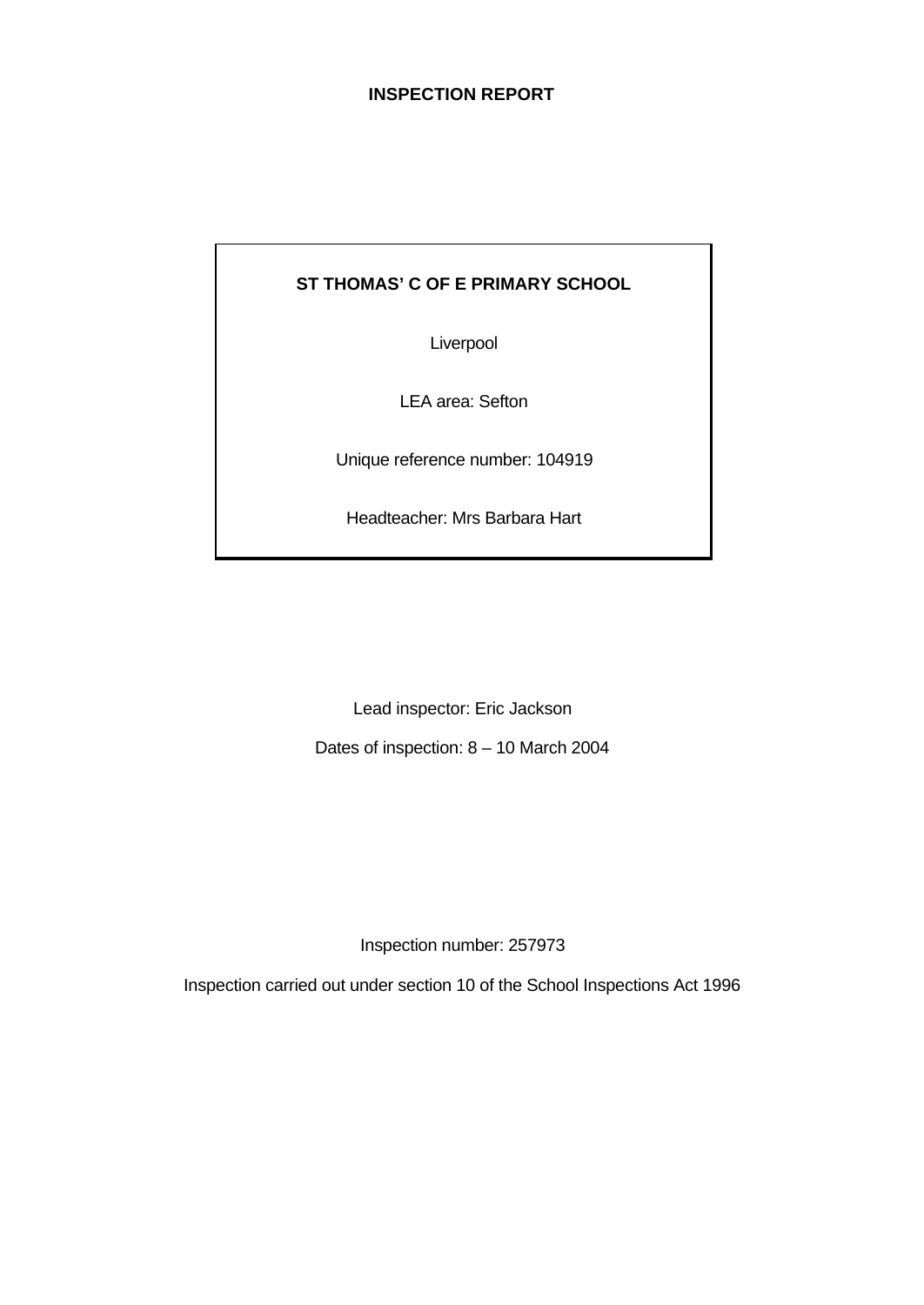# © Crown copyright 2004

This report may be reproduced in whole or in part for non-commercial educational purposes, provided that all extracts quoted are reproduced verbatim without adaptation and on condition that the source and date thereof are stated.

Further copies of this report are obtainable from the school. Under the School Inspections Act 1996, the school must provide a copy of this report and/or its summary free of charge to certain categories of people. A charge not exceeding the full cost of reproduction may be made for any other copies supplied.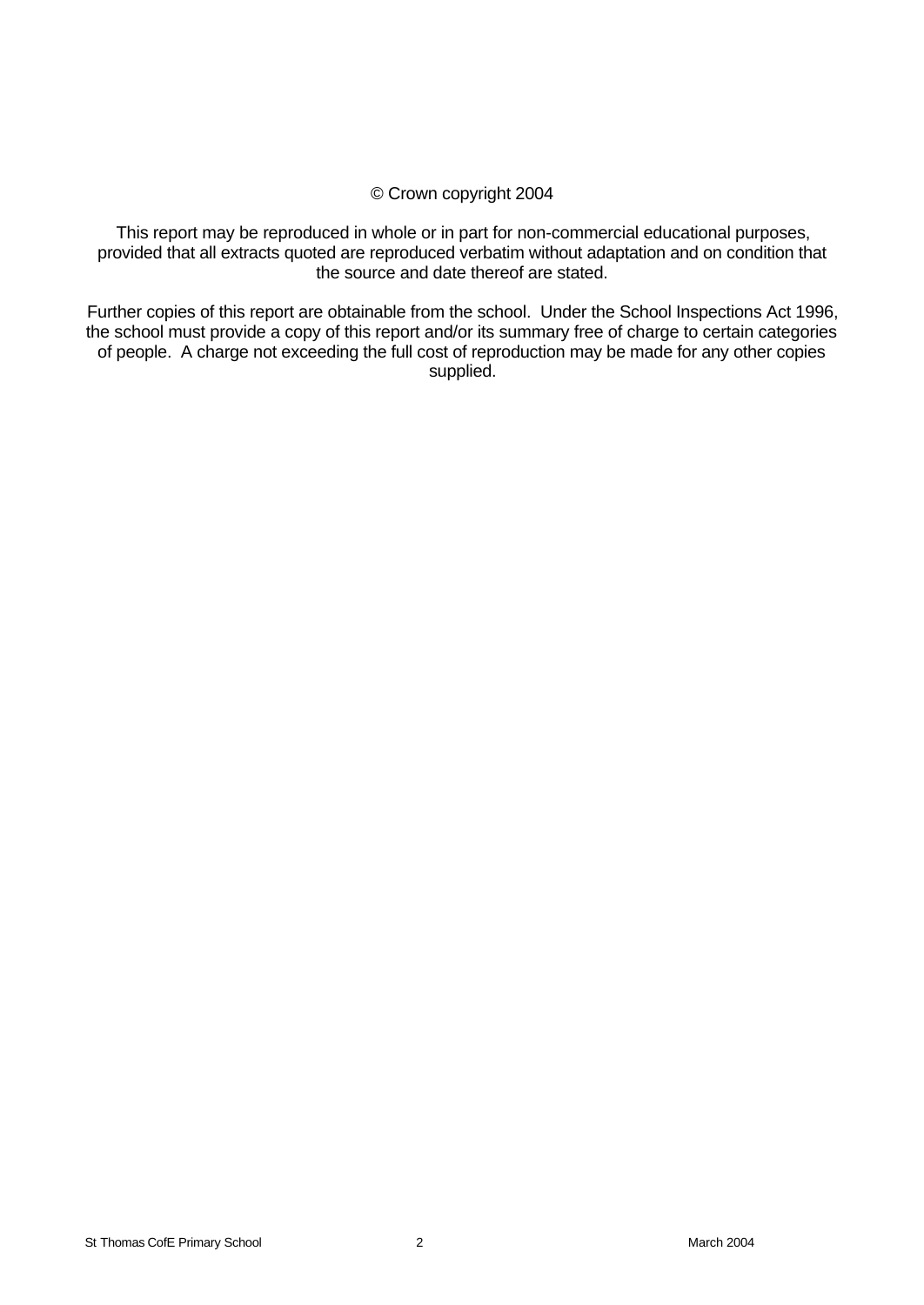# **INFORMATION ABOUT THE SCHOOL**

| Type of school:              | Primary                              |
|------------------------------|--------------------------------------|
| School category:             | <b>Voluntary Aided</b>               |
| Age range of pupils:         | 4-11                                 |
| Gender of pupils:            | Mixed                                |
| Number on roll:              | 191                                  |
| School address:              | Kenyons Lane<br>Lydiate<br>Liverpool |
| Postcode:                    | Merseyside<br>L31 0BP                |
| Telephone number:            | 0151 5319955                         |
| Fax number:                  | 0151 5266189                         |
| Appropriate authority:       | Governing body                       |
| Name of chair of governors:  | <b>Rev Paul Robinson</b>             |
| Date of previous inspection: | 9/6/1998                             |

# **CHARACTERISTICS OF THE SCHOOL**

St Thomas' is an average sized primary on the outskirts of Maghull. It has strong links with its parish, and has a strong Christian mission. There are 191 pupils on roll, a smaller than average proportion of whom are from minority ethnic groups. Very few pupils learn in English as an additional language and all are at an advanced stage. The number of pupils recognised as having special educational needs is below average, but the number with a statement of need is about average. The percentage of pupils eligible for free school meals is below average, and socio-economic circumstances locally in general are slightly above average. Attainment at entry covers a wide range, and is generally slightly above average. The school is part of a local Network Learning Community, and received an Achievement Award in 2003 for its improvement in national test results in 2002. There are close links with the local High School, Deyes, and with Edge Hill University College for initial teacher training. The community is relatively stable and there is very low pupil mobility.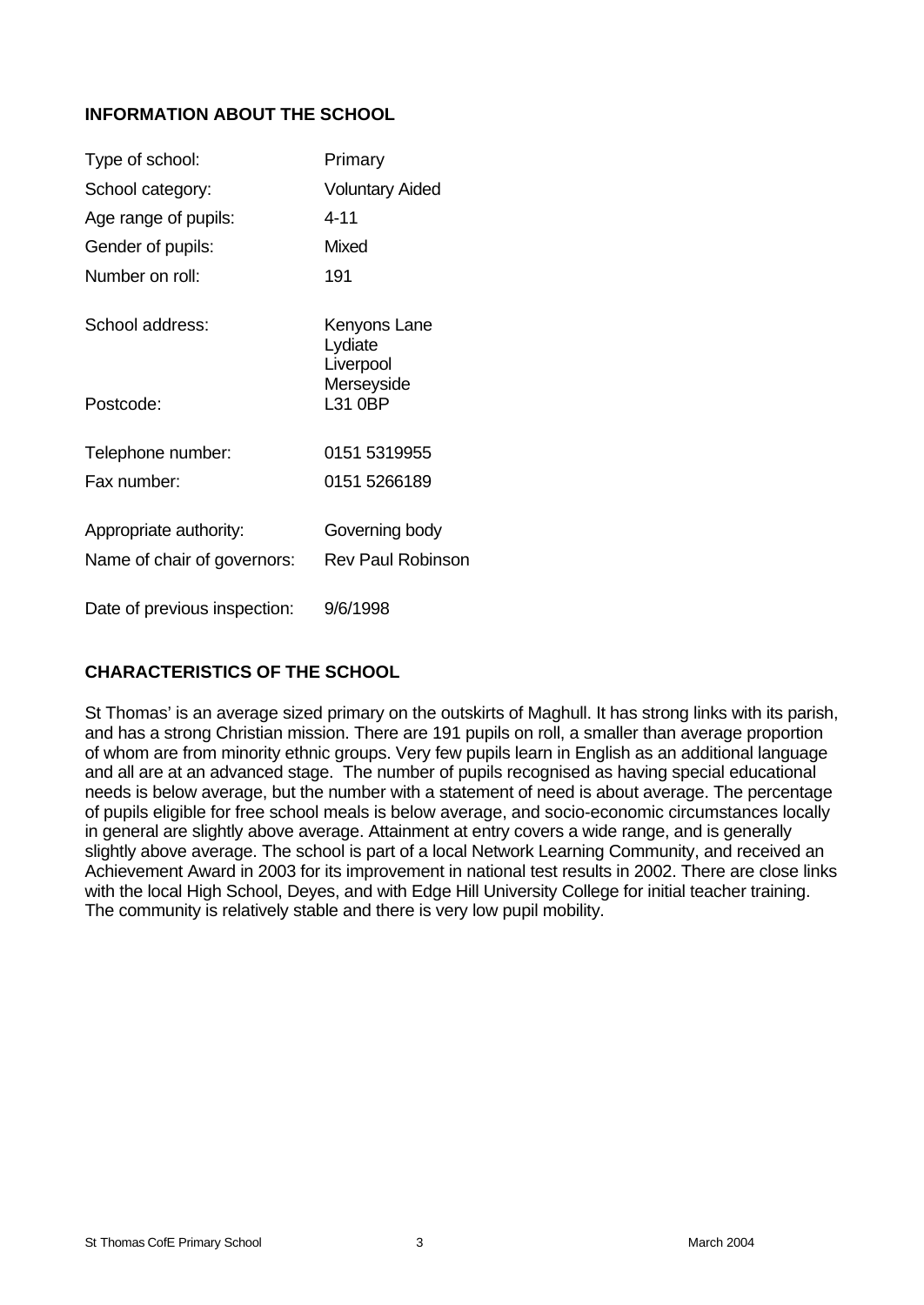# **INFORMATION ABOUT THE INSPECTION TEAM**

| Members of the inspection team |           |                | <b>Subject responsibilities</b>              |
|--------------------------------|-----------|----------------|----------------------------------------------|
| 3108                           | E Jackson | Lead inspector | <b>Mathematics</b>                           |
|                                |           |                | Design and technology                        |
|                                |           |                | <b>Music</b>                                 |
|                                |           |                | Physical education                           |
| 9952                           | L Brock   | Lay inspector  |                                              |
| 23453                          | C Cressey | Team inspector | Science                                      |
|                                |           |                | Information and communications<br>technology |
|                                |           |                | Geography                                    |
|                                |           |                | History                                      |
|                                |           |                | <b>Foundation Stage</b>                      |
| 10526                          | M Roe     | Team inspector | English                                      |
|                                |           |                | Art and design                               |
|                                |           |                | Special educational needs                    |

The inspection contractor was:

Nord Anglia School Inspection Services Anglia House Clarendon Court Carrs Road **Cheadle Stockport** SK8 2LA

Any concerns or complaints about the inspection or the report should be made initially to the inspection contractor. The procedures are set out in the leaflet *'Complaining about Ofsted Inspections'*, which is available from Ofsted Publications Centre (telephone 07002 637833) or Ofsted's website (www.ofsted.gov.uk).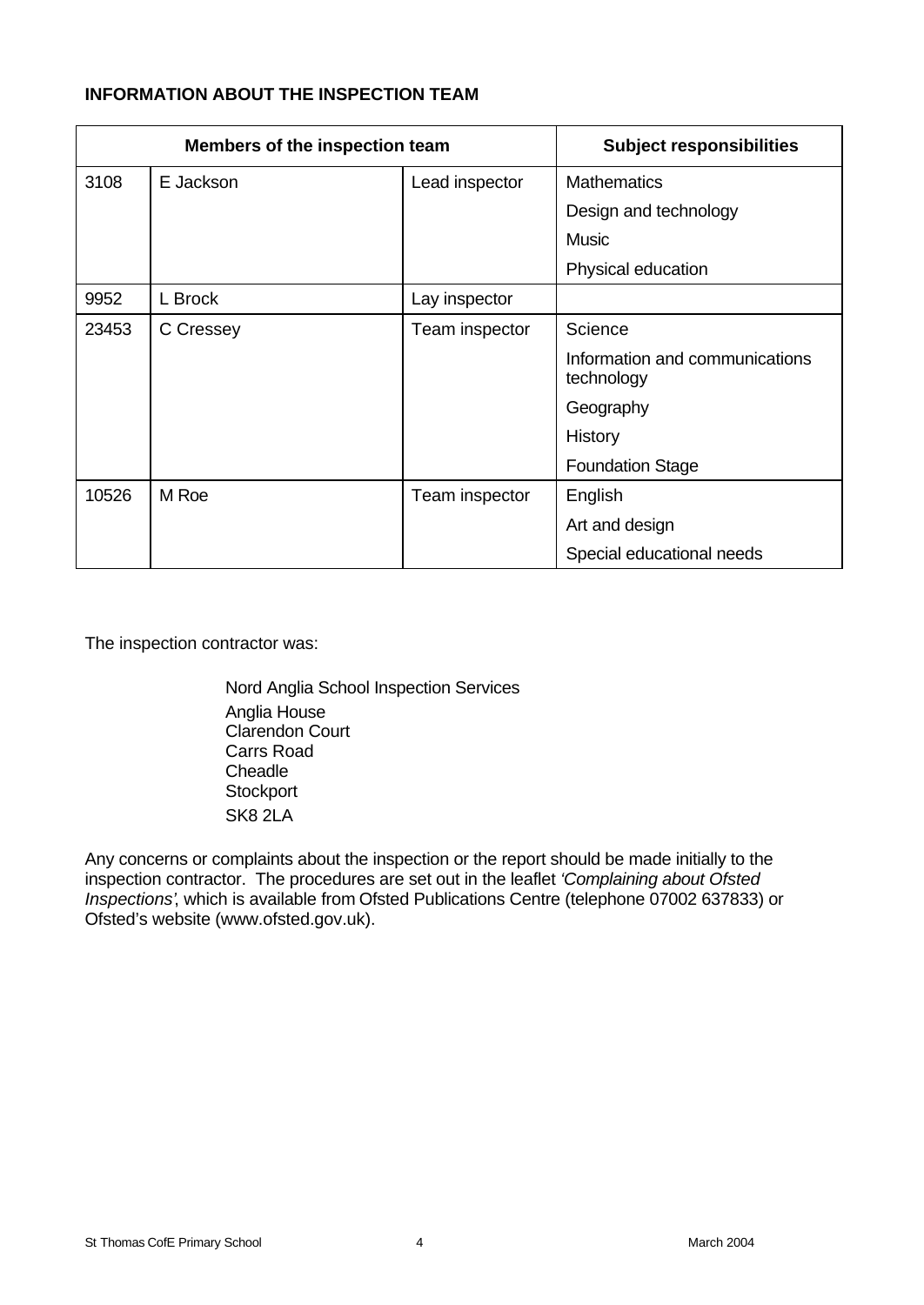# **REPORT CONTENTS**

|                                                                                                                                    | Page    |
|------------------------------------------------------------------------------------------------------------------------------------|---------|
| <b>PART A: SUMMARY OF THE REPORT</b>                                                                                               | 6       |
| <b>PART B: COMMENTARY ON THE MAIN INSPECTION FINDINGS</b>                                                                          | 8       |
| <b>STANDARDS ACHIEVED BY PUPILS</b>                                                                                                |         |
| Standards achieved in areas of learning, subjects and courses                                                                      |         |
| Pupils' attitudes, values and other personal qualities                                                                             |         |
| <b>QUALITY OF EDUCATION PROVIDED BY THE SCHOOL</b>                                                                                 | $12 \,$ |
| Teaching and learning<br>The curriculum<br>Care, guidance and support<br>Partnership with parents, other schools and the community |         |
| <b>LEADERSHIP AND MANAGEMENT</b>                                                                                                   | 17      |
| PART C: THE QUALITY OF EDUCATION IN AREAS OF LEARNING,<br>AND SUBJECTS in Key Stages 1 and 2                                       | 19      |
| <b>AREAS OF LEARNING IN THE FOUNDATION STAGE</b>                                                                                   |         |
| <b>SUBJECTS IN KEY STAGES 1 and 2</b>                                                                                              |         |
| <b>PART D: SUMMARY OF THE MAIN INSPECTION JUDGEMENTS</b>                                                                           | 30      |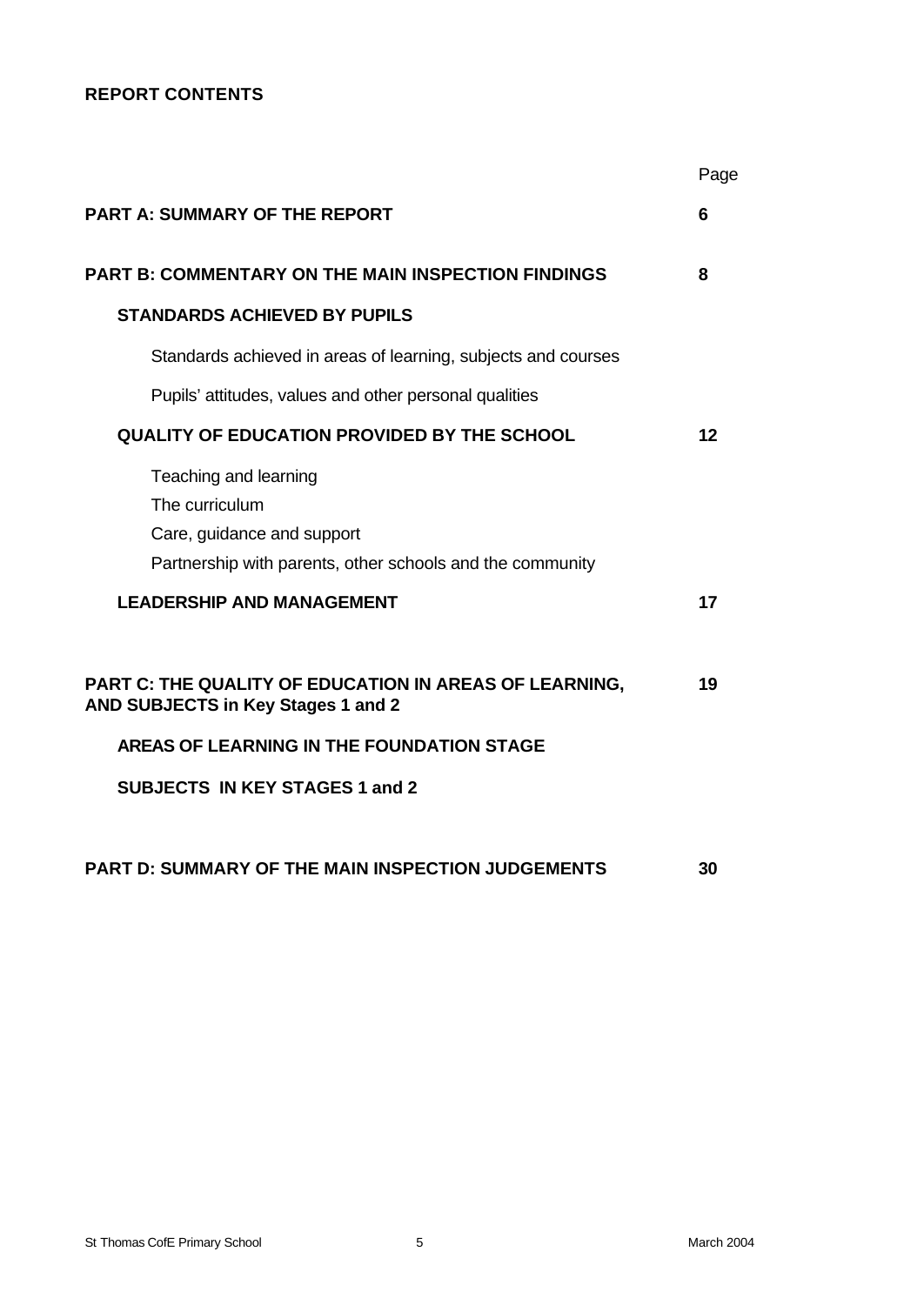# **PART A: SUMMARY OF THE REPORT**

# **OVERALL EVALUATION**

St Thomas' is an **effective school**, with some very good features, that gives good value for money. It is well managed, and provides a rich quality of education.

The school's main strengths and weaknesses are:

- Pupils achieve well overall, and the younger children achieve very well in the reception class.
- The staff ensure that the quality of education is very good, supported by very good teaching.
- The head, staff and governors lead and manage the school well.
- Links with parents are satisfactory, but the school does not communicate with them effectively enough, nor does it consult them sufficiently to take account of their views.
- Pupils have very good attitudes to their work, and behave very well.
- The staff ensure that pupils' care and welfare are generally strong.
- Provision for pupils with special educational needs is generally good, but the staff do not have a clear enough picture of how they can best help a small minority of identified pupils.

The school has improved well since its last inspection. The key improvement issues have led to good developments in information and communications technology, music and physical education. Standards have also risen well in English and mathematics since falling last year, when there was long-term absence of key staff. Children in the reception class make very good progress, and pupils make good progress in the infants and the juniors. The few pupils from minority ethnic groups achieve well, as do almost all those with special educational needs, although a small minority do not. Outdoor provision for reception pupils remains unsatisfactory.

# **STANDARDS ACHIEVED**

**Pupils' achievement is good**, including those from minority ethnic groups, and it was very good in the reception class during the inspection. From being generally a little above average at entry to reception, pupils usually achieve high levels by age 11. In 2003, the Year 6 test results were significantly affected by the long-term absence of key staff. Results in mathematics were in the lowest five per cent when compared to those in similar schools. The current Year 6 pupils are on track to achieve levels similar to those before 2003, with a significant number on track to attain at the higher level in English, mathematics and science. They also achieve above average levels in ICT, geography, music (particularly singing) and physical education (particularly games).

| <b>Results in National</b><br>Curriculum tests at the end<br>of Year 6, compared with: |      | similar schools |      |      |
|----------------------------------------------------------------------------------------|------|-----------------|------|------|
|                                                                                        | 2001 | 2002            | 2003 | 2003 |
| English                                                                                |      |                 |      |      |
| mathematics                                                                            |      | В               |      | F*   |
| science                                                                                |      |                 |      |      |

*Key: A - well above average; B – above average; C – average; D – below average; E – well below average Similar schools are those whose pupils attained similarly at the end of Year 2.*

*\* In the lowest 5%.*

This year's reception group began school at higher levels of development than usual for the school, and are building well on this to be on track for many of them to achieve well above the levels expected, known as Early Learning Goals, by the time they enter Year 1. By age seven, standards seen during the inspection were above average in reading, writing and science, and well above average in mathematics. Last year's results in national tests for **7 year old pupils** were well above those in similar schools. In the school as a whole, **pupils' personal development is very good**. They respond to the school's high ethos for learning very well, and **make very good progress in**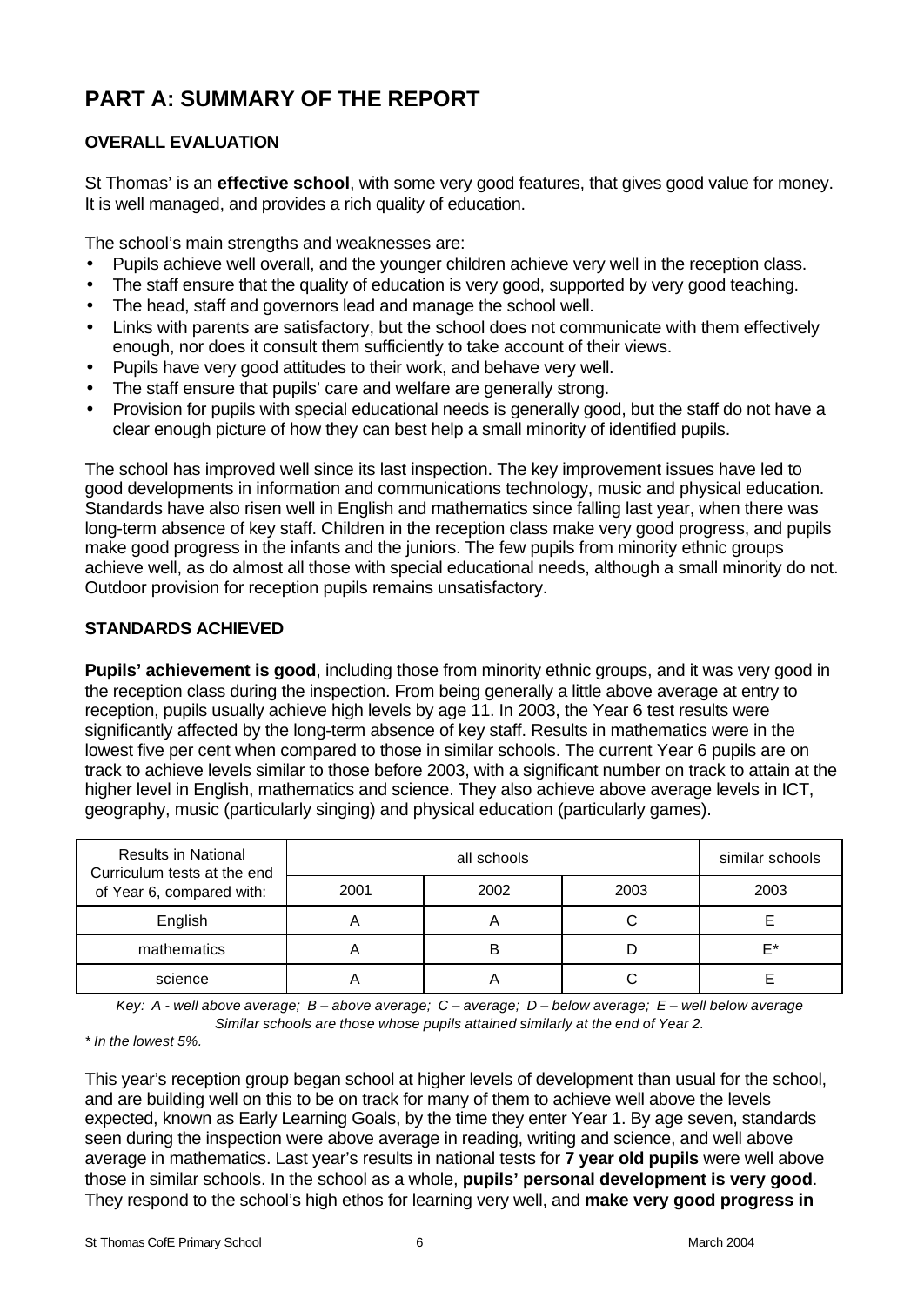**their spiritual, moral, social and cultural development**. They have very good attitudes to learning and their behaviour is very good in lessons and around the school. Attendance and punctuality are satisfactory.

# **QUALITY OF EDUCATION**

**The quality of education offered is very good.** The **teaching** seen during the inspection was of **very good quality across the school**, with none unsatisfactory, and examples of excellent teaching in the reception class, in English and mathematics in Year 2, and in science in Year 5. This led to very good learning for the pupils, and explains the overall good achievement. The curriculum is very well organised to motivate and involve the pupils, and is enriched very well by visits and visitors, and a very good range of extra-curricular activities. Singing is of a very high standard throughout the school. The school cares for its pupils very well, and most parents are very supportive. However, parental consultation is weak, and communication with some parents is unsatisfactory.

#### **LEADERSHIP AND MANAGEMENT**

**Leadership and management are good.** The headteacher leads the school effectively, supported well by other key staff. Governors are actively involved, and ensure generally that statutory requirements are met. Best value principles are applied, but consultation of parents and pupils and acting on the views expressed is insufficiently developed.

# **PARENTS' AND PUPILS' VIEWS OF THE SCHOOL**

The great majority of parents feel that the teaching is good, staff expect their children to work hard, and that they are making good progress. A significant minority feel that the school does not consult them sufficiently, or communicate with them effectively. The inspection confirms these views. Pupils overwhelmingly support the school, and enjoy their lessons. However, they would like a bigger playground, and to be consulted more.

#### **IMPROVEMENTS NEEDED**

The most important things the school should do to improve are:

- Consult all parents and pupils regularly about their views of the school, and create systems for taking appropriate action in response to the views expressed;
- Review and improve the system for generating individual education plans for pupils with special educational needs in order to:
	- a. involve all staff and parents effectively in preparing these plans;
	- b. match the plans to each identified pupil's needs, with regular agreed reviews;
	- c. enable the special needs coordinator to monitor and evaluate the individual plans and their impact on pupils' progress more effectively.

and, to meet statutory requirements:

• ensure that the governors' annual report to parents contains all the required sections.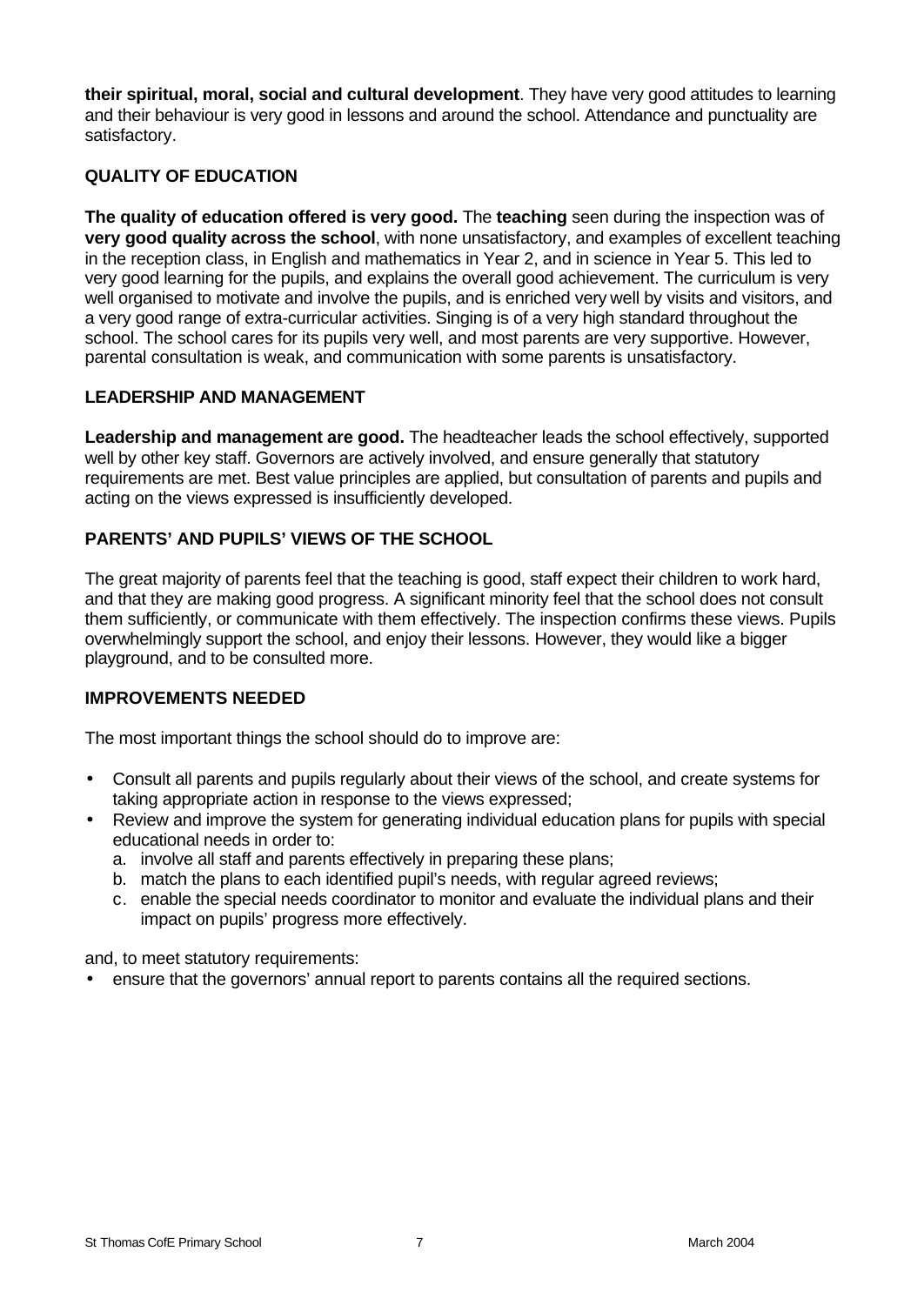# **PART B: COMMENTARY ON THE INSPECTION FINDINGS**

# **STANDARDS ACHIEVED BY PUPILS**

# **Standards achieved in areas of learning, subjects and courses**

Pupils achieve well across the school, and by age 11 are on track to attain above average standards in English, and well above average standards in mathematics and science.

## **Main strengths and weaknesses**

- Good achievement in the reception class currently leads to well above average levels of attainment in almost all the specified areas of learning.
- Standards achieved in speaking and listening are high throughout the school.
- Pupils' progress and skills in reading are strong.
- Standards achieved in mathematics are high across the school, and pupils with higher attainment are helped to reach particularly high levels.
- Pupils achieve above average standards in science by age seven, and well above average by age 11.
- There has been good improvement in standards achieved in information and communications technology across the school.
- Pupils achieve well in aspects of art and design, geography, music and physical education.
- Although most pupils with special educational needs make good progress towards the targets set, a very small number do not achieve as well as they should.

# **Commentary**

1. In 2003, pupils achieved standards in national tests at the end of Year 6 that were average in English, below average in mathematics, and average in science. These results were much lower than in previous years, although the trend over the last five years is broadly in line with the national trend. By age seven, Year 2 pupils achieved above average levels in reading and mathematics, but well above average levels in writing. The trend here is below the national trend.

| Standards in: | School results | National results |
|---------------|----------------|------------------|
| English       | 27.0(28.5)     | 26.8 (27.0)      |
| mathematics   | 25.8(28.3)     | 26.8 (26.7)      |
| science       | 28.7 (30.1)    | 28.6 (28.3)      |

*Standards in national tests at the end of Year 6 – average point scores in 2003*

*There were 25 pupils in the year group. Figures in brackets are for the previous year.*

- 2. Compared to schools in similar socio-economic circumstances, results in national tests in 2003 at age seven were well above average in reading, writing and mathematics. At age 11, they were average in English and science, but well below average in mathematics. Compared to the results of similar groups of pupils at age 11 based on the evidence of their test results at age seven, these results were well below average in English and science, and in the lowest five per cent nationally in mathematics.
- 3. The school's explanation as to why these results fell so sharply from the previous year is convincing. The Year 6 teacher was absent from school from June until April, but the school could only appoint a covering teacher for four weeks at a time. Governors decided in the circumstances that it was more important that all the pupils who could should attain the expected level, and the headteacher planned accordingly. This was a successful strategy, as a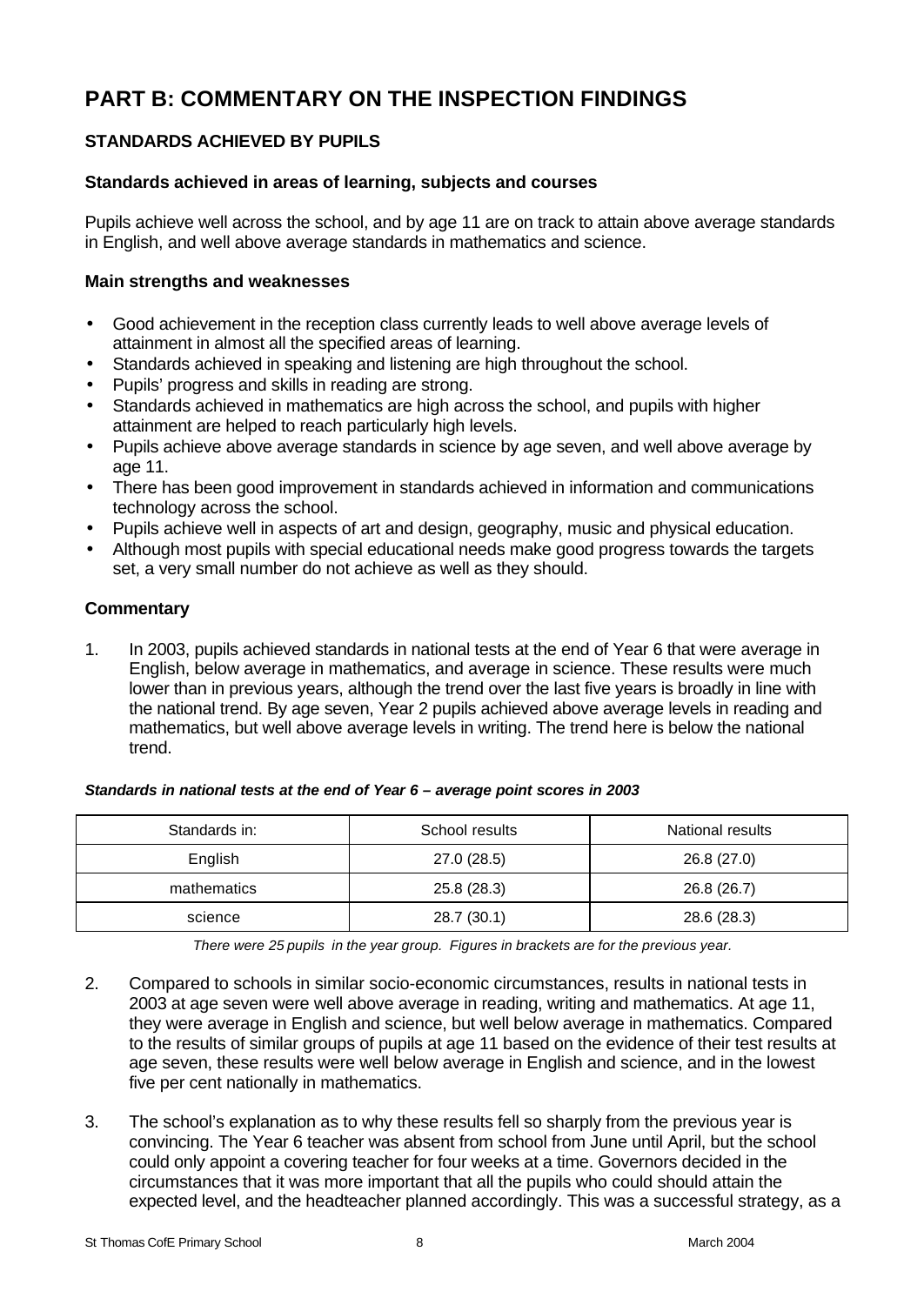higher proportion than nationally achieved the expected Level 4 in the national tests. However, far fewer pupils reached the higher Level 5 than is usual for the school, resulting in the lower comparative achievement. Now that the teacher has returned, the current Year 6 are on track to achieve the same previously higher levels.

- 4. The overall attainment of children entering the Foundation Stage is just above average, although this attainment covers a wide range. As a result of the very good provision and high quality teaching most children make rapid progress through the recommended 'steppingstones' towards the Early Learning Goals. They achieve well and make significant gains in their learning. This leads to many of the children meeting or exceeding the nationally expected levels or goals in all six areas of learning before the end of the Foundation Stage.
- 5. In Key Stage 1, pupils currently achieve standards in reading and writing that are generally above average by age seven. The strongest aspects of their literacy skills are speaking, listening and reading. The improvement of writing is a school priority, reflecting the school's tracking of pupils' progress through evaluating assessment information. Nonetheless, standards achieved in writing are above average levels at seven. Almost all pupils achieve well for their capabilities. Pupils also achieve high standards in mathematics by seven. This has improved since last year, and reflects the challenges that staff pose to the pupils so that they are expected to think about problem-solving, as well as learning number facts. In science, pupils achieve above average standards by Year 2, and develop good investigative skills.
- 6. High standards by seven are currently built on effectively in English in Years 3 to 6, with good improvement this year compared to that reflected in the end of Key Stage 2 tests in 2003. The staff give the pupils many opportunities to discuss their work, giving them specific challenges that encourage them to explore and use language specific to the different subjects they study. Pupils also develop literacy skills effectively to support their work across the curriculum. Standards in mathematics are well above average, particularly in Year 6, because the quality of teaching in the subject is so high. Pupils develop very good numeracy skills, and learn to compute accurately from an early age. In science, Year 6 pupils achieve well above average standards. A much higher proportion of them achieve above average levels than in most primary schools.
- 7. There has been very good improvement in the pupils' achievements by age 11 in information and communication technology (ICT). This is because there has been good investment in terms of resources and staff training, leading to a greater confidence amongst staff and pupils. Pupils achieve well in art and design at Key Stage 1, and there are examples of high quality pupils' work on display throughout the school. Singing is a real strength, and it is a great pleasure to hear the pupils sing in unison in assembly, or the choir singing two-part harmony. Instrumental work is also of a high standard for those pupils, mainly girls, who learn to play the flute. Good developments are taking place in physical education, and the standards achieved in games by both girls and boys are above average by age 11.
- 8. There are no significant differences between the attainment of boys and girls by age 11 currently, although generally girls attain higher levels than boys. Girls generally achieve higher levels than boys by age seven. These differences are generally in line with the national trend. The school has implemented a number of 'boy-friendly' strategies in an attempt to improve their achievement, but it is too soon to comment on the effectiveness of these measures. Gifted and talented pupils do well because they are identified and given specific tasks to extend their thinking. Those pupils from minority ethnic groups generally achieve similar levels to their classmates.
- 9. Those pupils with a statement of educational need make good progress and achieve well in the broad range of the curriculum due to very good teaching and learning and effective use of support, including some specialist teaching. As a result they also achieve well in relation to specific targets set. In some lessons pupils achieve close to expected levels for their age, particularly in science.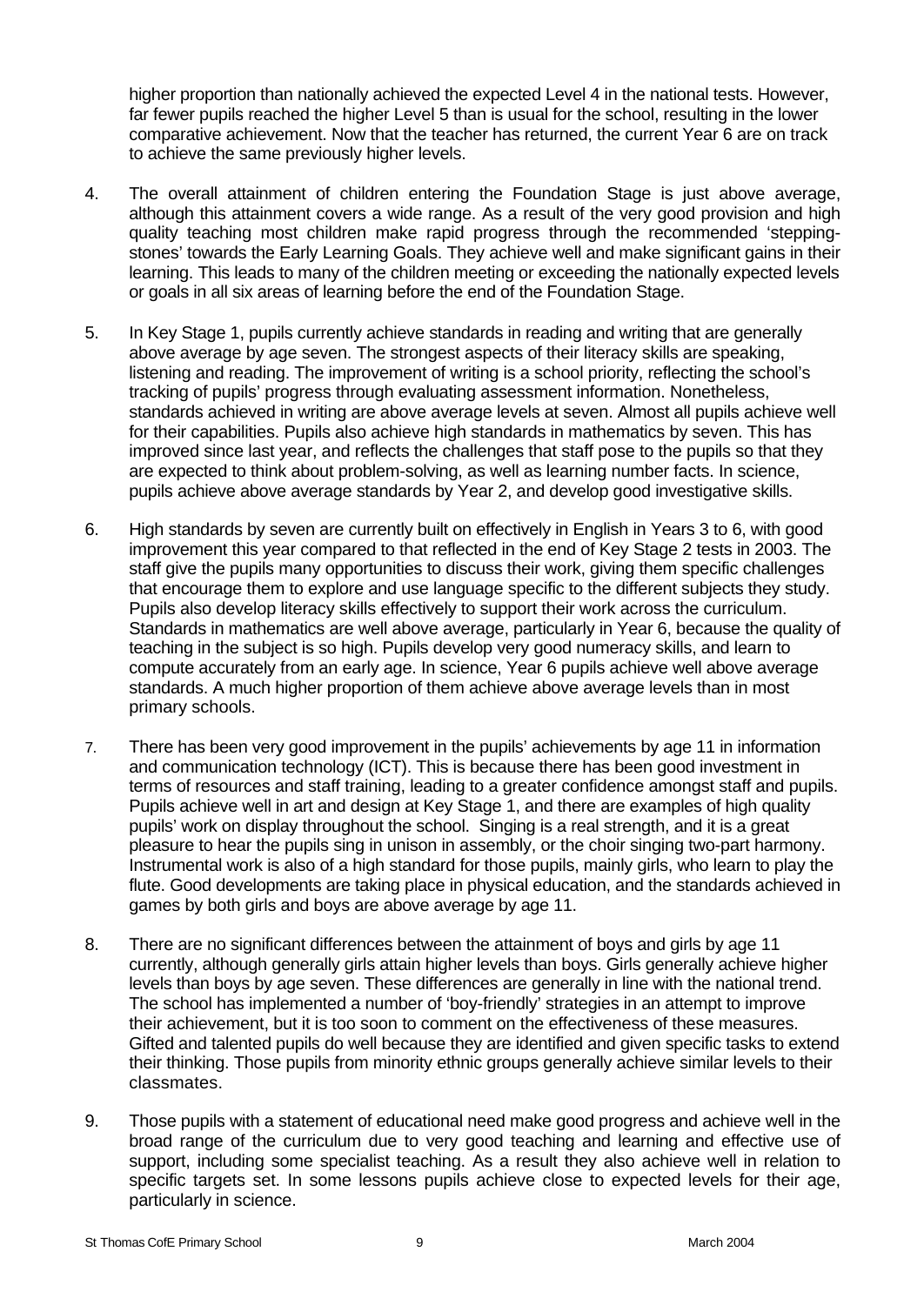10. The majority of other pupils identified with special educational needs also make good progress and achieve well due to good support and well-planned tasks that enable them to access the full range of the curriculum. A small group makes slower progress, however, and the school's systems do not provide a clear enough picture for the staff currently to identify or explain this effectively.

#### **Pupils' attitudes, values and other personal qualities**

Pupils' personal development is **very good**. They respond to the school's high ethos for learning very well, and make very good progress in their spiritual, moral, social and cultural development. They have very good attitudes to learning and their behaviour is also very good. Attendance and punctuality are satisfactory.

# **Main strengths and weaknesses**

- Pupils'attitudes to learning are very good across the school.
- Children in the reception class make very good progress in their personal, social and emotional development.
- Behaviour is very good across the school.
- Spiritual, moral and social development are very good.
- The quality of relationships is high, although very occasionally older girls are unkind to one another.

- 11. Almost all pupils say that they enjoy coming to school, and like their lessons. Parents almost unanimously agree that their children like school. This is evident in its day-to-day work, where the pupils display very good attitudes to the staff, each other, and to their lessons. There have been no exclusions.
- 12. This begins very well in the reception class, where the staff help the children to settle into school superbly. Because there are clear and understood routines to guide their activities, the children learn to work together successfully in a wide variety of social settings. This very good start is built on very well throughout the school as pupils are helped to work together in pairs and groups and to see themselves as an essential part of their class, and the wider school community. Older pupils fulfil specific responsibilities well, and are always polite and friendly to visitors, in line with the school's ethos. A small number of parents reported that older girls are sometimes unkind, isolating and making fun of one or other of the group. This can be hurtful, but the school generally deals with such incidents promptly and effectively. No such incidents occurred during the inspection.
- 13. The pupils respond very well to the high ethos of endeavour and cooperation promoted in the school's aims, and fostered by the staff. The school runs very smoothly because the pupils know what they should do, and are determined to do as they should. There is a strong moral approach to all the school's work, based in its Christian mission. This is developed very well through assemblies, circle time discussions, and is also promoted by the example set by the staff and visiting governors and parents. For example, the chair of governors, who is also the parish priest, regularly takes whole-school assemblies, and is a well-known and respected visitor. The staff's consistent approach to handling pupils' behaviour constantly reinforces the message of personal responsibility for one's actions, helping the pupils to grow in self-control and understanding.
- 14. Most pupils with special educational needs sustain interest in their lessons well and display positive attitudes, including those with behavioural difficulties, due to lively teaching, good relationships and well targeted interaction within whole class sessions and group work. This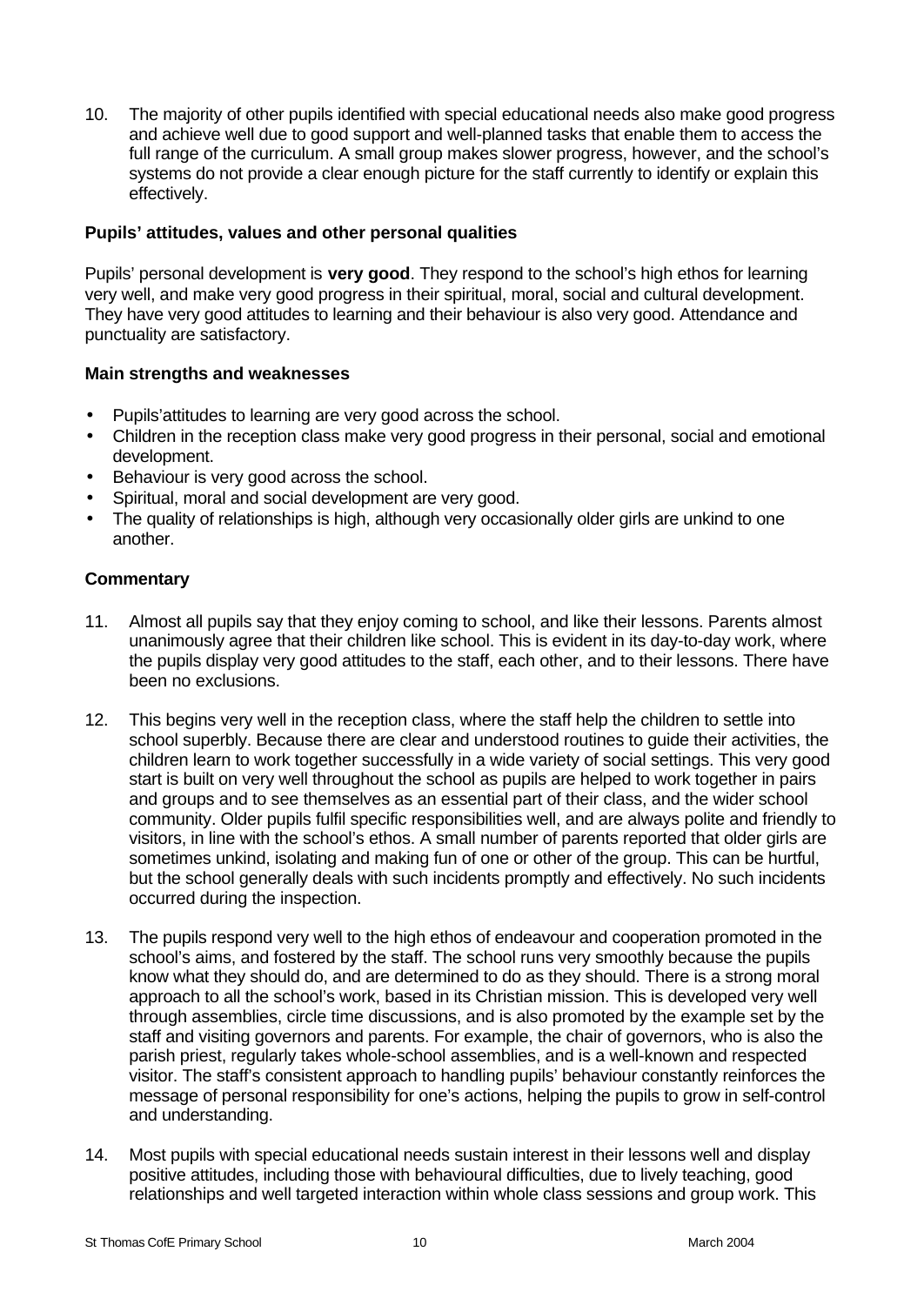works very effectively for the other pupils, too. Girls and boys are fully included in all activities, as are pupils from different ethnic backgrounds. The school is very inclusive.

- 15. Spiritual development is fostered very well through many avenues, including assemblies, music, art and design, science and literature. The school's mission is to foster children's understanding of themselves through the message of Christianity. This occurs in religious education lessons, through the study of different faiths and ways of believing. It also occurs in simple play situations, such as those in reception where children question the visiting midwife about caring for new-born babies. There is a sense of divine gift in the quality of the pupils' singing which they share with others in the community in elderly persons' homes, the town square at Christmas, and regularly in the parish church.
- 16. Cultural development is also good, and is promoted through the study of a range of faiths, as well as through history, geography, literature, games, art and music. The school broadens the pupils' cultural understanding by helping them to explore the locality and its traditions, then wider afield in Liverpool. There are visits out, and an enterprising range of visitors to the school to share their own and other's cultural interests, beliefs and backgrounds with the pupils. A really good link here is through learning something of a variety of different European languages, such as Spanish and French, from visiting native speakers. In a lesson seen, pupils had good command of the accent in repeating and using simple words and phrases in Spanish.
- 17. Attendance is satisfactory, as it is in line with the national average. Punctuality is good.

#### *Attendance in the latest complete reporting year (%)*

| Authorised absence |  |  | Unauthorised absence |     |
|--------------------|--|--|----------------------|-----|
| School data<br>5.6 |  |  | School data          | J.U |
| National data      |  |  | National data        | J.4 |

*The table gives the percentage of half days (sessions) missed through absence for the latest complete reporting year.*

18. There have been no exclusions.

#### **Exclusions**

| Categories used in the Annual School Census | No of pupils<br>on roll | Number of<br>fixed period<br>exclusions | Numb<br>perma<br>exclus |
|---------------------------------------------|-------------------------|-----------------------------------------|-------------------------|
| White - British                             | 184                     |                                         | 0                       |
| White – any other White background          |                         |                                         |                         |
| Mixed – any other mixed background          |                         |                                         |                         |
| Black or Black British - African            |                         |                                         | 0                       |
| Chinese                                     |                         |                                         |                         |

#### *Ethnic background of pupils Exclusions in the last school year*

| lo of pupils<br>on roll | Number of<br>fixed period<br>exclusions | Number of<br>permanent<br>exclusions |
|-------------------------|-----------------------------------------|--------------------------------------|
| 184                     |                                         |                                      |
|                         |                                         |                                      |
|                         |                                         |                                      |
|                         |                                         |                                      |
|                         |                                         |                                      |

*The table gives the number of exclusions, which may be different from the number of pupils excluded.*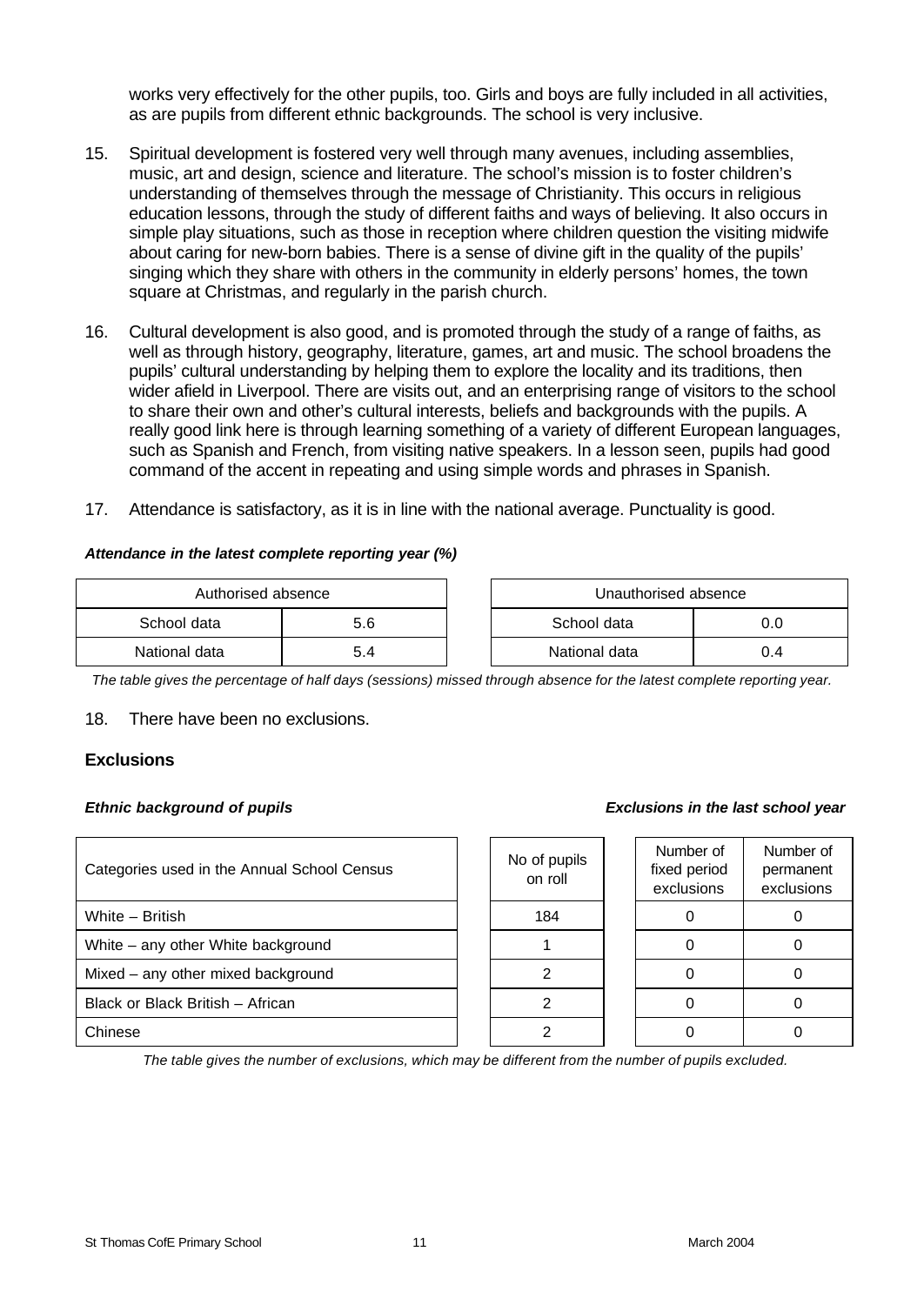# **QUALITY OF EDUCATION PROVIDED BY THE SCHOOL**

The provision is **very good** in teaching and learning, and curricular opportunities are also very good.

# **Teaching and learning**

Teaching and learning are **very good** across the school; day-to-day assessment is **very strong** and effective; assessment is **good** overall.

#### **Main strengths and weaknesses**

- The staff have very high expectations of pupils' learning and achievement.
- Pupils respond very well in lessons, and try their best to reach the learning objectives set.
- There is effective challenge for almost all groups of learners, including pupils of higher attainment.
- The staff work well as a team to share their knowledge and understanding of subjects and how children best learn.
- The staff know how well the pupils achieve, and plan new learning experiences successfully from this in the main.
- Pupils with special needs generally make good progress, apart from a very small group.

# **Commentary**

19. The staff generally plan interesting and sometimes exciting lessons that catch and hold the pupils' attention. These are skilfully based in the curriculum requirements, and usually matched very well to the needs of the different groups and individuals in the class. The table shows that almost four out of five lessons seen were very good or excellent: the excellent lessons were in reception, English and mathematics in Year 2, and science in Year 5. This is a good spread over important aspects of the school's work, underlining why pupils' achievement is as good as it is. This is further underscored by there having been very good lessons observed in every class.

# *Summary of teaching observed during the inspection in 33 lessons*

| Excellent | Very good | Good   | Satisfactory | Unsatisfactory | Poor | Very Poor |
|-----------|-----------|--------|--------------|----------------|------|-----------|
| (12%)     | 18 (55%)  | 8(24%) | (9%)         |                |      |           |

*The table gives the number of lessons observed in each of the seven categories used to make judgements about lessons; figures in brackets show percentages where 30 or more lessons are seen.*

- 20. There is very good communication between support staff and class teachers with briefing and discussion of what pupils are expected to learn being considered at the beginning of sessions. Support staff are, therefore**,** clear about learning outcomes and their role. This has the effect of ensuring that the support is well matched to pupils' needs, that progress is accelerated, and that time is used very effectively. Often this benefits those pupils with special educational needs, but also includes other groups such as those identified as gifted or talented. This work is so successful because it is based on effective assessment of what pupils have already achieved. Teachers' marking of pupils' work often gives them pointers for improvement, and regular targets are set for individual pupils in English and mathematics. This helps them to focus effectively on what they should do to improve.
- 21. Teachers' lesson planning is consistent in including a range of different tasks matched to the range of needs within the class. All staff know pupils well and adapt their questions and forms of presentation to their different needs, using specific resources which support their learning. Support staff are skilled, especially within whole class sessions, in giving discreet support to pupils to enable them to take an active part.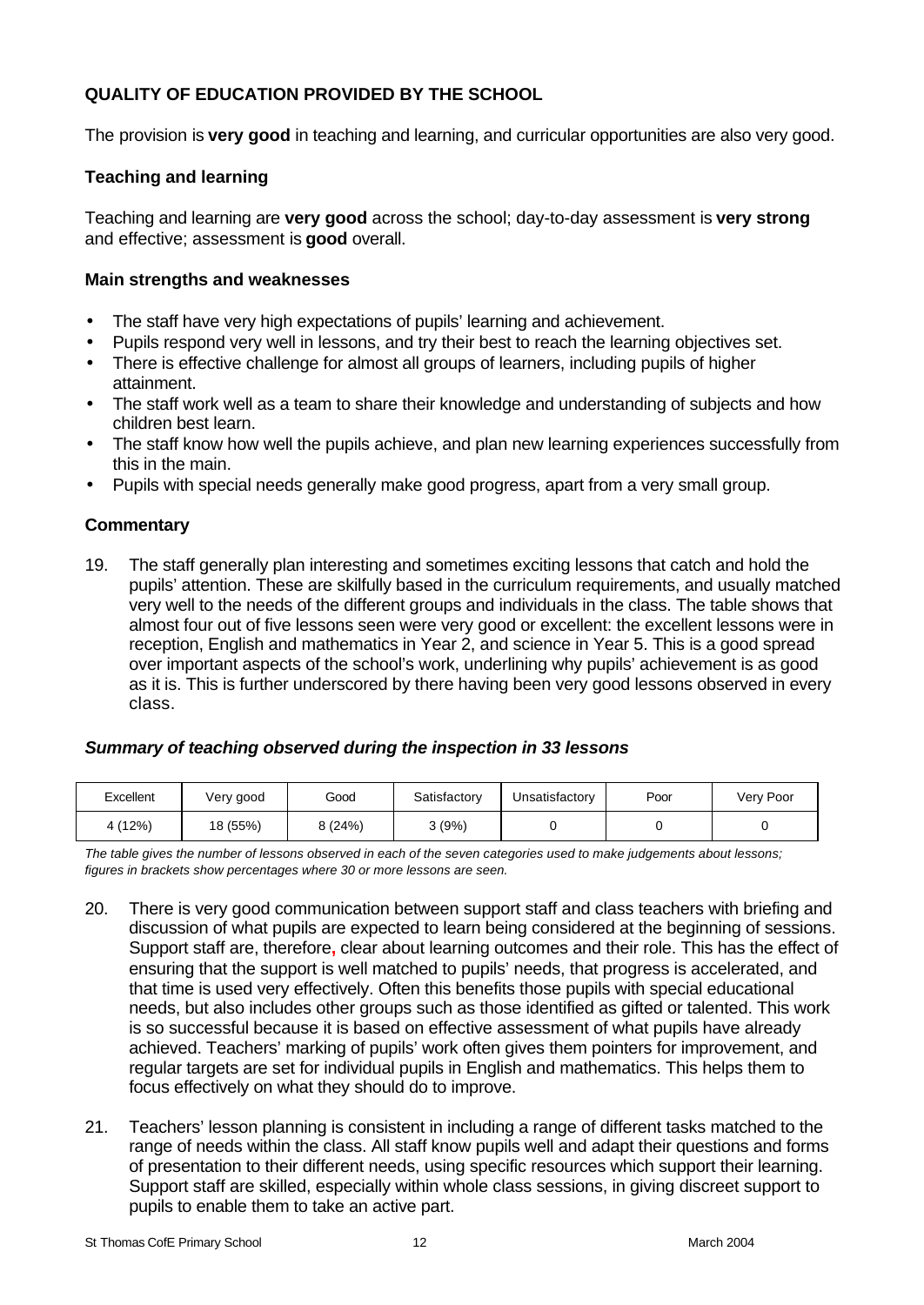#### **Example of outstanding practice**

The common features of the excellent teaching and learning seen are (one of these is described in the mathematics section of the report):

- Excellent management of the pupils, based in high quality learning relationships.
- A lively and exciting introduction that grabbed the pupils' attention.
- Innovative and challenging use of resources, such as puppets, hidden texts, or science resources set out in the hall.
- Very good command of the subject, giving authority, and making pupils confident in their learning.
- Excellent interplay with support staff, so that pupils received appropriate prompts or support when needed.
- Very high expectations of pupils' cooperation and involvement, matched by their eagerness to take part.
- Imaginative methods and strategies to amuse, challenge and engage the pupils.
- Excellent planning that met the pupils' needs precisely and accurately.
- Enjoyment and purposeful pleasure in working hard to learn.
- 22. Occasionally, parts of lessons were too slow, so that pupils lost interest, or the level of challenge was too low, so that some pupils became bored. These were rare, however. One aspect of weakness relates to a very small group of pupils with special educational needs. In these very few but important cases, the school's systems for reviewing pupils' progress towards the targets set for them have not worked efficiently. This has led to a lack of clarity in planning the next steps in their learning, and in tracking their progress towards targets over time. This is partly a management issue, referred to later in the report, but also relates to how closely class teachers and support staff are involved in drawing up individual education plans for those children with special educational needs with whom they work most closely. In these cases, this has not been close enough.

#### **The curriculum**

The curriculum is **very good.** Opportunities for enrichment and extra curricular provision are **very good.** Accommodation and resources are **satisfactory.**

#### **Strengths and weaknesses**

- Provision for pupils' personal, social and health education promotes secure, confident and thoughtful learners.
- An interesting, motivating and worthwhile range of learning experiences is provided across the school.
- The well planned out-of-school activities enrich pupils' learning.
- Outdoor play facilities for all pupils are in need of improvement.
- Library resources are less than satisfactory.

- 23. The school's Christian values and principles are apparent throughout the school. This is a school which places considerable emphasis on nurturing high quality personal and social skills that have a very positive effect on pupils' attitudes and their eagerness to learn. As a result, pupils achieve well and reach higher than expected standards. There are agreed policies for health, sex and drugs education and time is made available within lessons to develop these areas in ways which are appropriate for the ages and needs of the pupils.
- 24. All subjects of the national curriculum and religious education are taught and the curriculum is well balanced and broad. The curriculum is particularly well planned and considerable effort goes into bringing the teaching and learning alive for pupils by providing a wide range of first hand experiences and interesting resources. Different teaching and learning styles, methods, groupings and activities captivate pupils' interest, ensuring that the needs of both boys and girls and those pupils who learn at different rates are met. Most lessons have provision at different levels of difficulty for lower, average and higher attaining pupils, enabling them to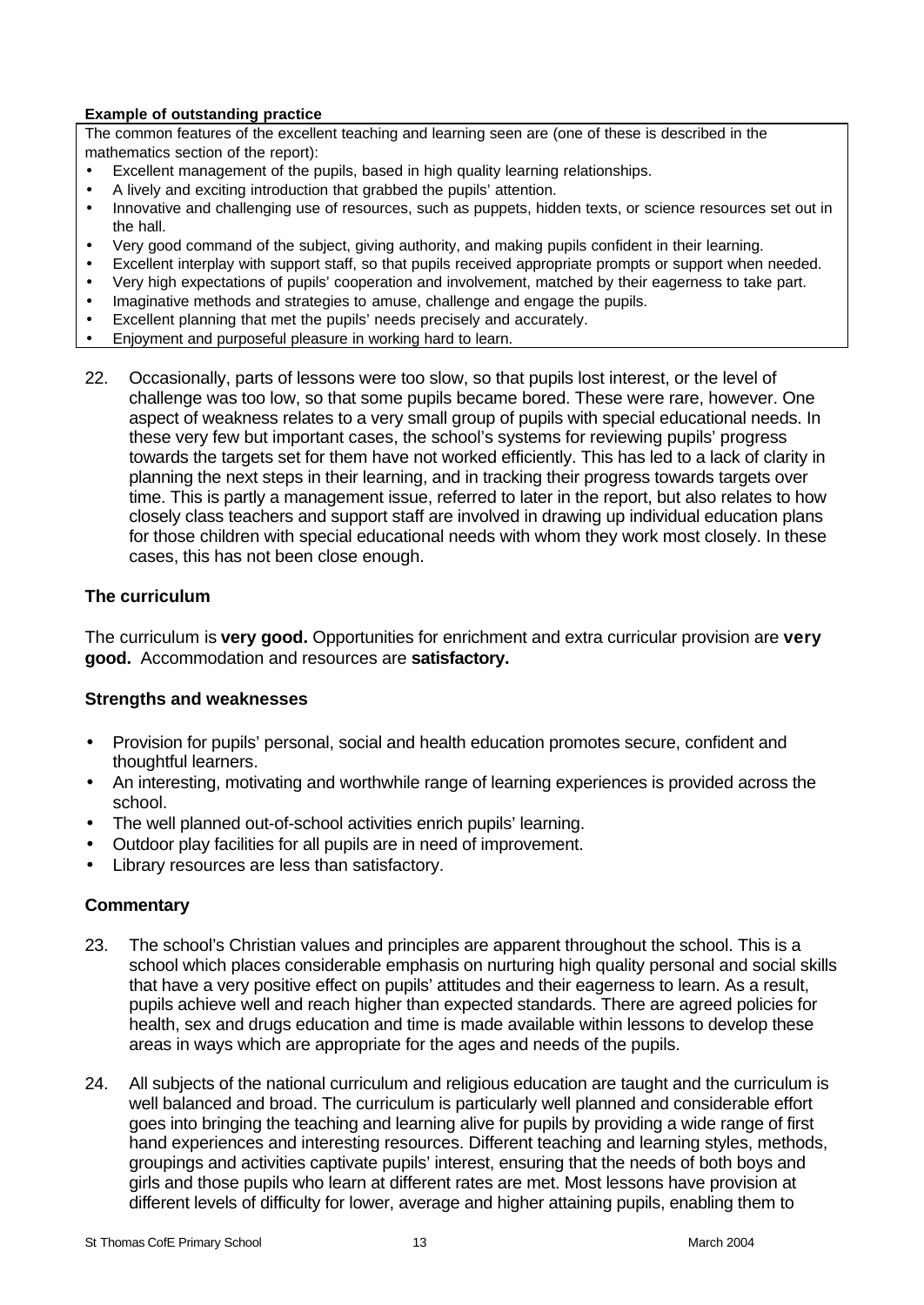achieve as well as they can. The needs of pupils new to the school are quickly identified and there are generally very good arrangements in place to provide extra support**,** which is valued by parents and pupils.

- 25. Links with other subjects add interest and enrichment to pupils' learning. For example, pupils' knowledge of a different country and way of life is deepened as they produce high quality art work stimulated by their study of the culture of St Lucia. The innovative teaching of three modern foreign languages on a rota basis for all pupils further enhances pupils' skills as well as developing their understanding of what it means to be a citizen of the European Community.
- 26. In the main, the provision for pupils with special educational needs is very inclusive. Specialist teaching is well matched to specific targets in the pupils' education plans and for most these targets help them to make those small steps necessary to make progress within specific skill areas.
- 27. However, when pupils are placed in year groups below their age level, although they sometimes make progress at that level, they miss the curricular experiences and opportunities that other pupils of their age have. In the long term, this could affect their overall progress. For a small number of pupils with special educational needs, the targets set are not sufficiently challenging and do not reflect the breadth and range of provision available within class, which is helping most of the other pupils to achieve very well in specific areas of the curriculum.
- 28. The curriculum in the Foundation Stage is very good. Emphasis is placed on providing exciting and challenging first hand experiences which stimulate children's interest and imagination, enabling them to make rapid strides towards the Early Learning Goals, the national targets set for children by the end of the reception year.
- 29. A very good range of clubs covering sport, music, mathematics, craft and ICT enriches the statutory curriculum and enhances personal and social skills. All are very well attended and the demand for places means many of the activities are rotated over the year. Staff and parents give very generously of their time to extend pupils' interests and skills. The local city of Liverpool's rich history and culture are tapped into well by the school. Well-planned visits to museums, wild life parks and zoos, historical sites, exhibitions, art galleries and theatres extend pupils' knowledge and understanding well and play an important part in developing an eagerness to learn.
- 30. The accommodation is satisfactory overall, and the school is making good use of resources to improve the fabric of the building. However, the school playgrounds are small and this limits pupils' recreational activities. The concern expressed by pupils and parents that there is a lack of interesting activities and resources at break times is justified. Outdoor play facilities for the youngest children in the reception class are unsatisfactory and have not been improved since the last inspection when they were identified as an issue to be addressed. There are plans to improve this situation as funding becomes available. Although resources are good overall, there is room for improvement in the school's library provision. Teaching and support staff work particularly well together for the benefit of the pupils, and teaching assistants are effectively deployed to support pupils who learn at a slower rate, and those who are gifted and talented.

#### **Care, guidance and support**

The school takes very good care of its pupils. The guidance and support they receive is good. Pupils grow and thrive within the community of the school.

### **Main strengths and weaknesses**

- There is generally a high standard of care for pupils.
- Pupils have a good and trusting relationship with adults in the school.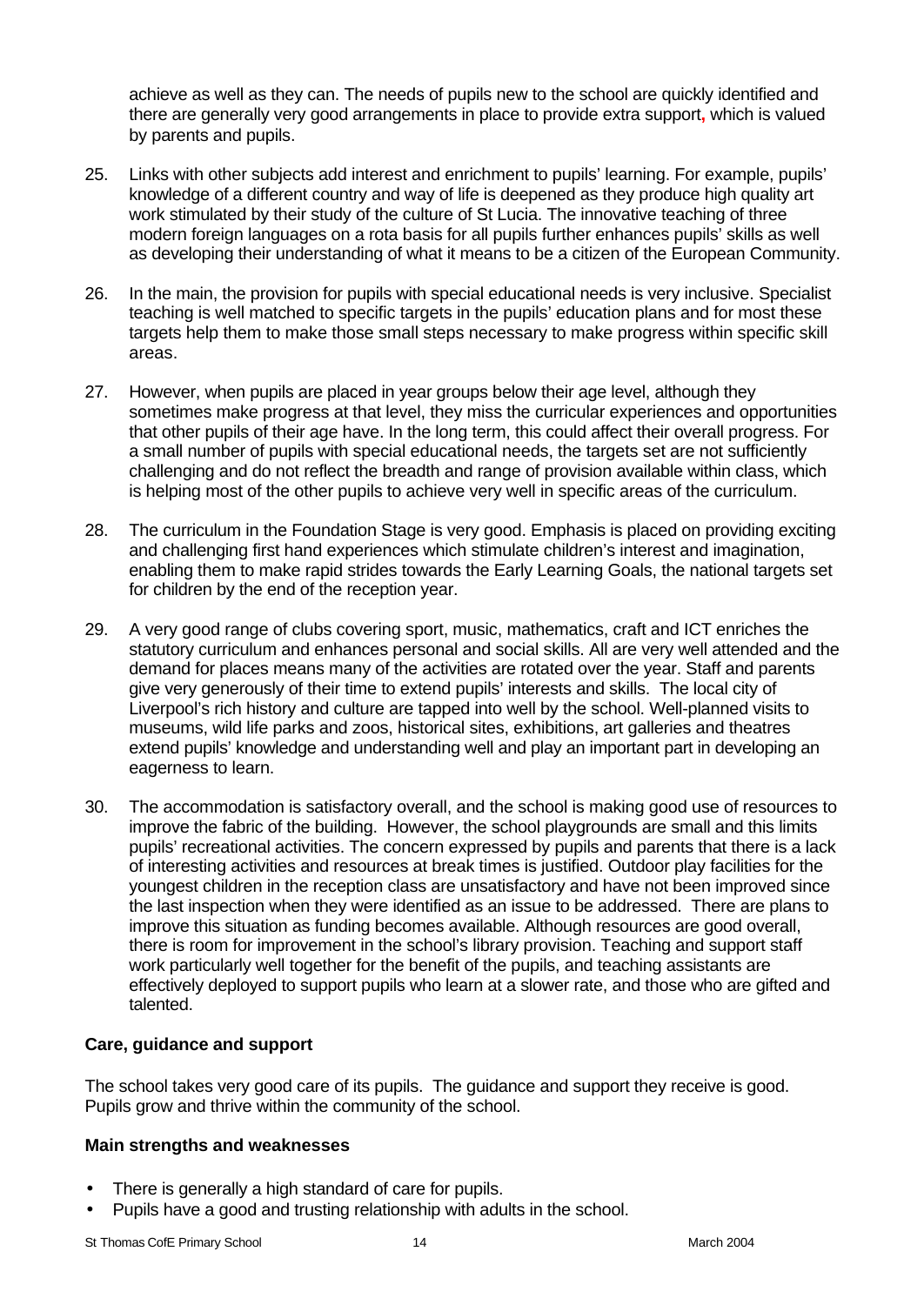- Induction procedures are very good.
- The school takes pupils' views into account.

#### **Commentary**

- 31. Relationships between adults and pupils are caring, constructive, mutually trusting and respectful. Pupils confirm that they feel valued, safe and supported by the way they are treated. The good sense of community, which prevails, demonstrates well the ethos of the school. The procedures for checking safety and for carrying out risk assessments are good. Staff are active in ensuring the health and safety of their pupils through good awareness of the hazards around school, especially during new building works at the time of the inspection. First aid cover is good, although the school does not yet have a quiet place for treating sick or injured children. Child protection procedures are well-established and staff know the correct procedures to follow when a concern is raised. The school has good links with a range of agencies on behalf of pupils and families.
- 32. Induction arrangements are very effective and enable children to settle quickly into the reception class. They are also very good when pupils join the school part way through the school year. Pupils receive very good personal guidance through the personal and social education lessons as seen when pupils in Year 1 explored aspects of road safety with a visitor from the community. Sex education is taught within the context of the family and with support from the school nurse for pupils in Year 6. There are plans to start a school council but pupils already have a "voice" in the school. For example, they took a petition to the governing body to allow girls to wear trousers as part of their school uniform. The very good personal support which pupils receive is helping them to be mature and responsible, as confirmed by parents during discussions and through the parental questionnaire.
- 33. The provision of support and guidance based on monitoring is generally good. There is a pupil tracking system recently in place which enables teachers to evaluate the performance of individual pupils and classes and plan their teaching accordingly. During a discussion with pupils in Year 6, they confirmed that teachers help them to improve by giving good advice when marking their work and, from this, they can set targets to make their work better. They also said, "We are like a big team and care for each other." This is in line with the school's aim of encouraging children to relate to others in a caring and sensitive manner.
- 34. Pupils with special educational needs have their needs reviewed regularly with and involvement from appropriate external agencies, parents, class teachers and support staff. The level of care for pupils with medical needs is good. Pupils themselves are increasingly being involved in their own reviews. However, for a very small minority of pupils, these reviews are not as effective as they should be.

#### **Partnership with parents, other schools and the community**

There is a satisfactory partnership with parents, good links with the community and very good links with other schools and colleges.

#### **Main strengths and weaknesses**

- The involvement of parents in children's learning at school and at home is good.
- There are good links with the local church and the community.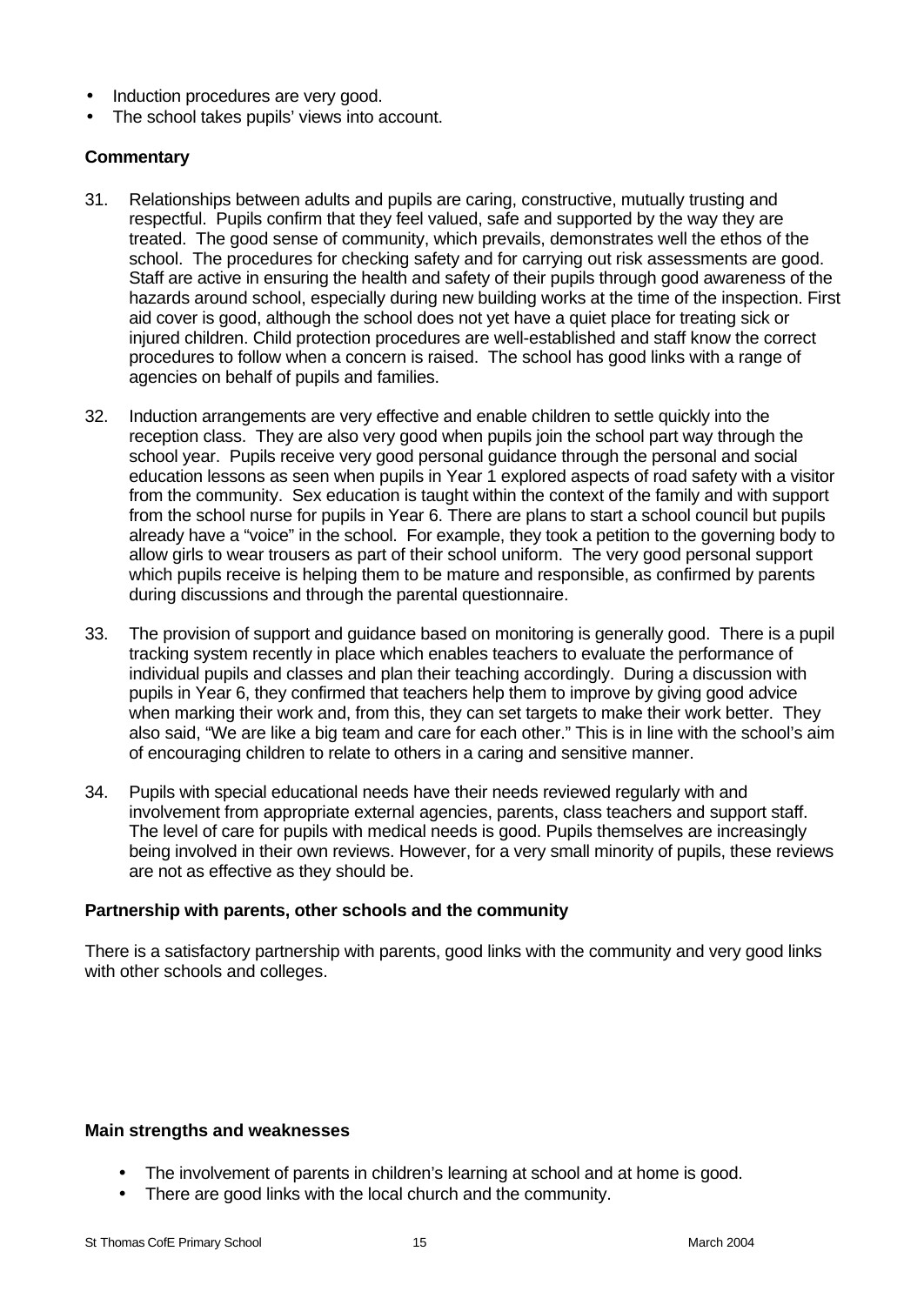- The very good links with other schools and colleges enhance pupils' learning.
- The mechanisms for the transfer of pupils to secondary education are good.
- There are currently no formal procedures for taking parents' views into account.

- 35. The information that parents receive is satisfactory. Parents are kept informed about events in the school through newsletters and other correspondence. Through the school web site, parents can access a range of school documents and information about school procedures. There is helpful information in the prospectus and the annual report of the governing body although there are a few statutory items of information missing from the latter. However, a significant number of parents who responded to the questionnaire do not feel that the school communicates with them effectively or gives them sufficient information on their children's progress. The school offers two consultation evenings each year, but the school newsletter informs them that the autumn meeting is only for those parents who have a concern. This discourages some parents from making an appointment to see their child's teacher. However, the pupils' annual report provides parents not only with good information on the achievement and progress of their children but also sets out what they need to do to improve.
- 36. Partnership with parents of children identified with special educational needs is good in the main due to the close working relationships formed with class teachers, support staff and the coordinator for special educational needs. There is, however, a small number of parents who rightly perceive that their views concerning the provision for their children are not sufficiently taken into account when decisions are taken by the school concerning them.
- 37. Parents are interested in the school and the experiences it provides for their children. At least twenty parents help in school regularly and most parents help their children with the work they do at home. There is good guidance from the school on how to help children with homework. A good range of meetings is held during the year, for example**,** before pupils enter Year 6 and when they transfer from the reception class to Year 1. At present, the school does not have regular formal procedures for consulting parents and seeking their views or suggestions on proposed changes. As a result, some parents feel that there are times when changes have been introduced without consultation and that the school does not seek or value their opinions and ideas sufficiently. However, during the inspection, a number of parents visited the school to express their support for all the school is doing to support and care for their children. There is an active and successful Parent Teachers' Association that raises considerable sums for the school; for example, £2000 towards the proposed cost of the outdoor play area for children in the Foundation Stage.
- 38. Links with the local community are good and there are strong links with the church. Pupils donate harvest gifts to elderly citizens and sing for residents at the local care home. The Junior Choir sings carols in the Town Square and some pupils engage in drama productions. The school has made links with the wider European community through the Catalunya Government. This has resulted in Spanish lessons for all pupils who are keen to show off their expertise to visitors! There are very good links with local schools through "MADCOS" - the Maghull and District Cluster of Schools. Joint projects are planned, for example**,** the pairing of Year 6 pupils with pupils in Year 7 at high schools prepares the way for the smooth transfer of Year 6 pupils. The school's partnership with Edge Hill University College for initial teacher training has mutual benefits for all.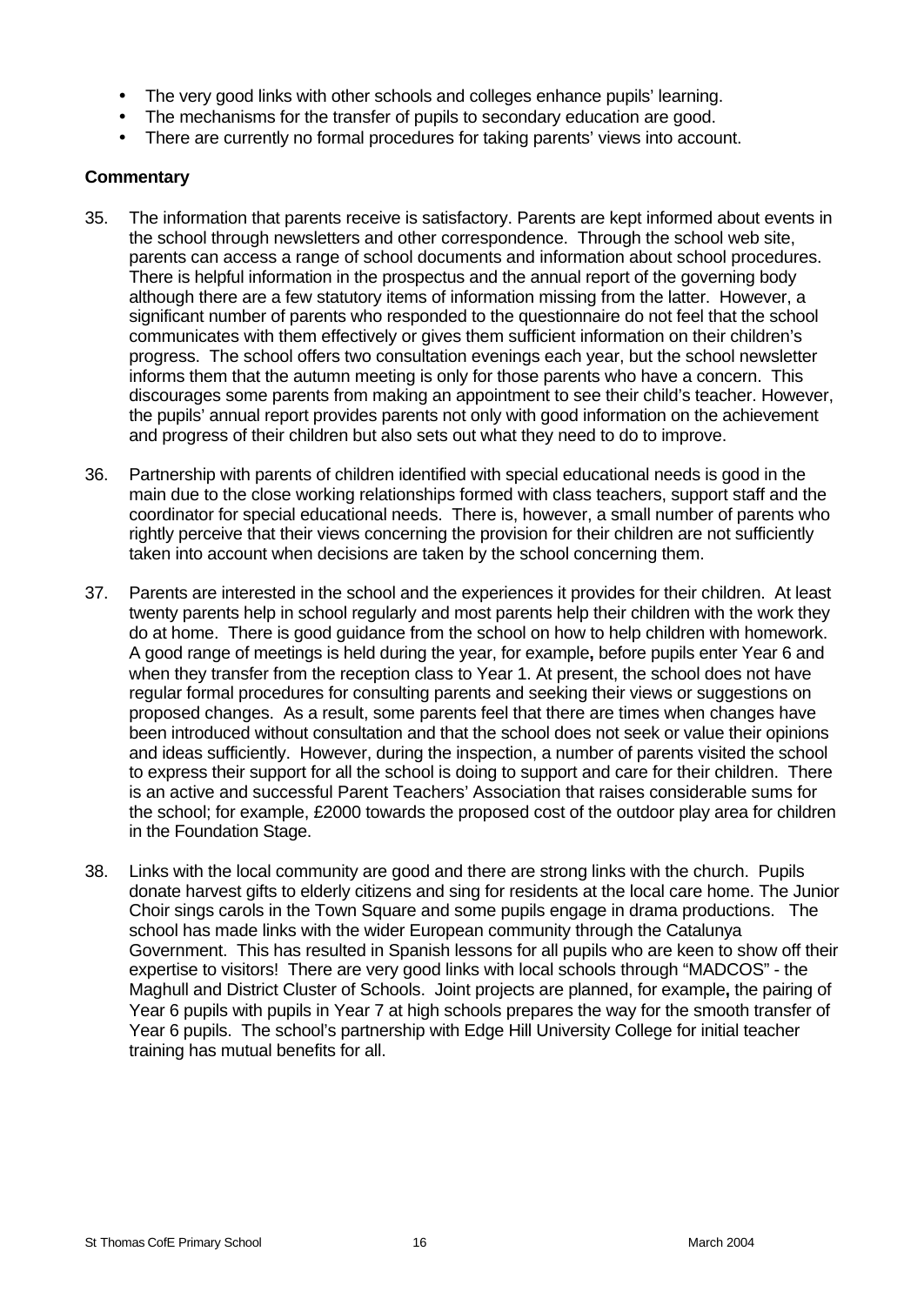# **LEADERSHIP AND MANAGEMENT**

# **The leadership and management of the school are good.**

The quality of leadership, management and governance is **good**.

## **Main strengths and weaknesses**

- A strong shared vision based in the Christian ethos directs the school's work.
- The headteacher and staff are committed to raising standards.
- Procedures for school self-evaluation are developing well and have a positive impact on school improvement.
- The governors support the school well and have a good understanding of how the school is performing.
- There is a strong commitment to staff development and improving teachers' and support staff's skills in order to raise standards.
- Financial management is good.
- The school development plan and records for pupils with special educational needs are not useful documents for monitoring the impact of actions taken.
- Consultation procedures for parents and pupils are not sufficiently developed.

- 39. The quality of leadership, management and governance is good. The school acts on a clear set of values based on its Christian character and provides a supportive community where children are valued. By her active presence around the school, the headteacher leads staff well in promoting this ethos and all staff, governors and the great majority of parents share her vision. A strength of the school is the very good staff teamwork. Both the headteacher and the deputy headteacher lead and work alongside others, sharing their high expectations and giving support and guidance in realising them.
- 40. The headteacher consults effectively with staff and governors, and with some parents informally, in identifying priorities and in developing plans for school improvement. The procedures for school self evaluation are well established. They have been effective in helping the school identify issues that needed to be addressed in order to raise achievement and improve the quality of education. The increased use of data and other information which is shared with governors is making developmental planning more precise, but the school does not formally consult widely enough in identifying priorities for improvement.
- 41. Governors are closely involved in the school, and generally support the headteacher and staff well. They are developing a wider understanding of the school's work, and holding the school to account for the pupils' levels of achievement. They ensure that all statutory requirements are met, except that the annual report to parents last year had some items missing.
- 42. Previous school improvement planning has been successful in enabling the school to respond to all the issues raised at the last inspection and to address the dip in standards at the end of Key Stage 2 in 2003. This has been achieved by subject leaders and senior management working together to improve teacher's skills through training and support. The successful impact of these on teaching and learning has been carefully monitored through observation in classrooms, and analysis of pupils' work and teachers' planning and assessment procedures. The implementation of comprehensive systems for staff performance management has supported these initiatives well and has ensured that training has been well matched both to whole school priorities and individual development needs. However, the current school improvement plan is not precise enough in the targets set for improvement, nor does it set out the governors' longer-term strategic vision. The headteacher is aware of this and is to attend further training in effective whole-school planning.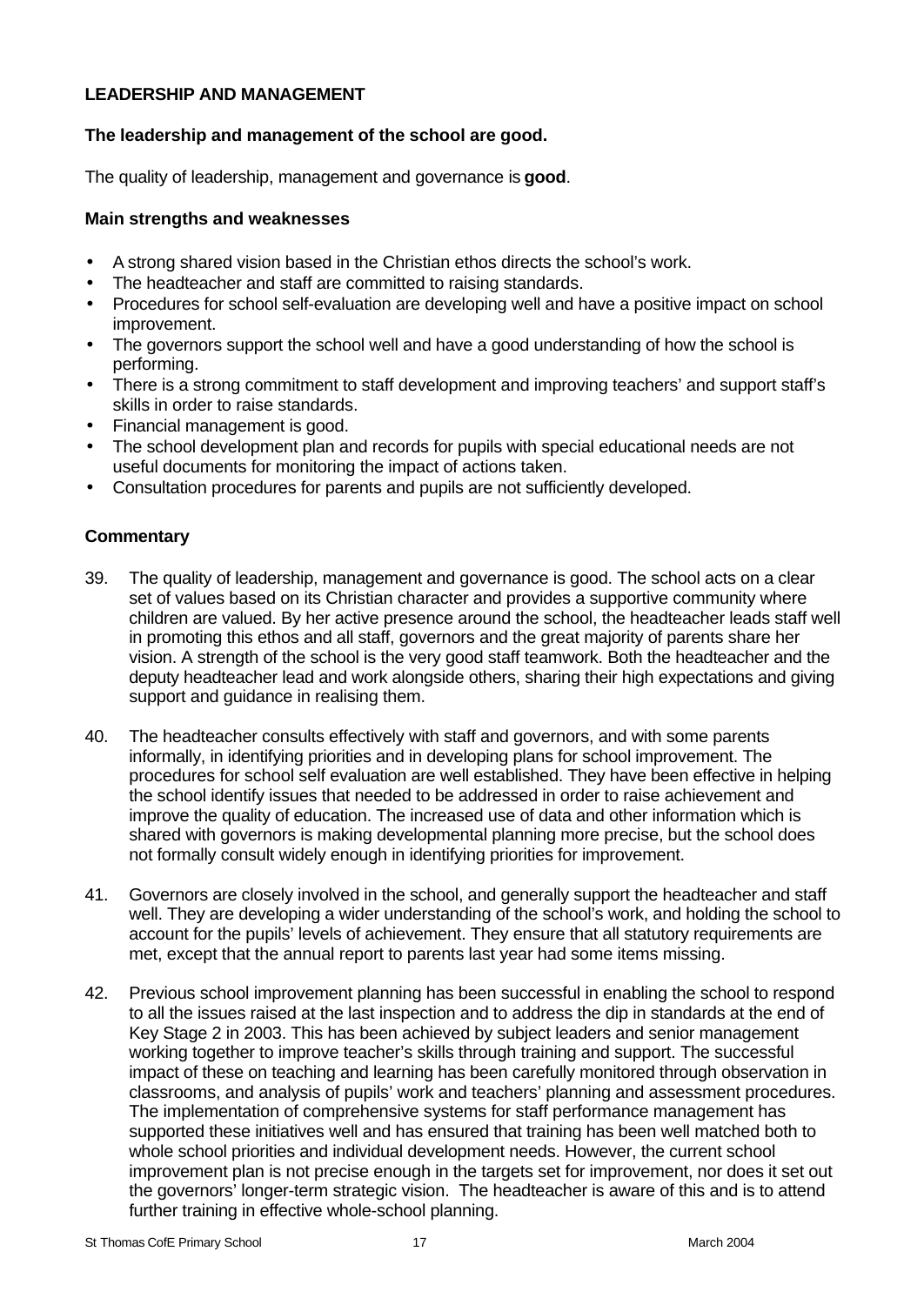43. The quality of support for pupils with special educational needs from support staff is generally very good. This provision is well managed by the lead teacher for special educational needs, and all teaching staff. As a result most pupils with identified needs make good progress and achieve well including those identified with more complex needs. This is an improvement since the last inspection. However**,** the files and documentation for a few pupils identified for additional support do not provide specific enough information regarding the level of support required and progress made. This makes it difficult for them to be closely monitored by senior management or to provide useful information for other staff and parents in setting new targets.

| Income and expenditure $(E)$ |                        |  | Balances (£)                                                   |            |
|------------------------------|------------------------|--|----------------------------------------------------------------|------------|
| Total income                 | 653,400.20             |  | Balance from previous year                                     | 32,820     |
| Total expenditure            | 504,246.86<br>2,740.47 |  | Balance carried forward to the next                            | 82,622.34* |
| Expenditure per pupil        |                        |  | *includes £23, 469 capital for building<br><i>improvements</i> |            |

#### *Financial information for the year April 2002 to March2003*

44. Financial management is good, and the school benefits from the financial expertise of individual governors. Despite extra staffing costs and investment in improving the building, the school has been able to augment its administrative staff and support staff which has helped teachers with their workload and enabled support to be effectively targeted to raise pupils' achievement.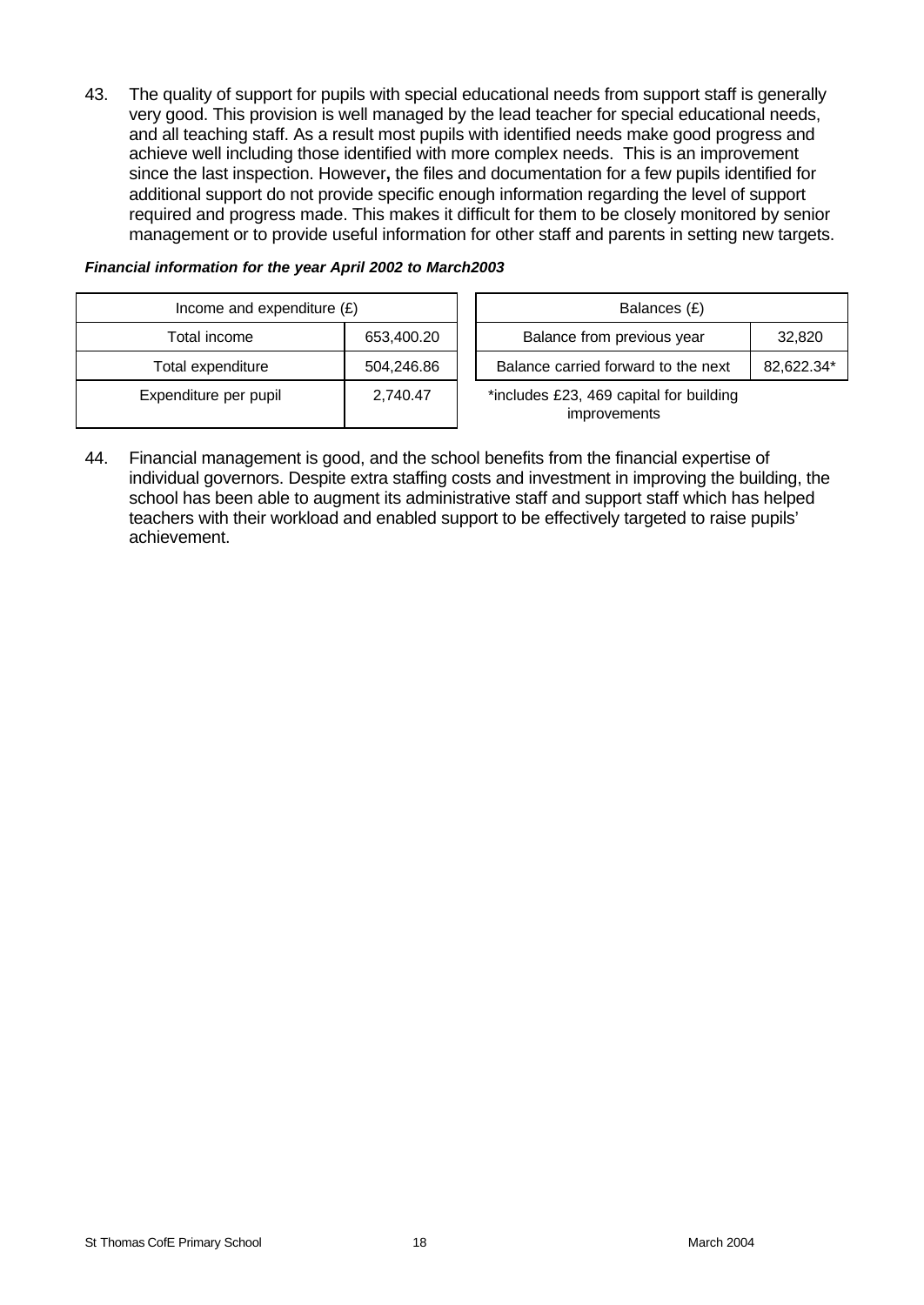# **PART C: THE QUALITY OF EDUCATION IN AREAS OF LEARNING and SUBJECTS**

# **AREAS OF LEARNING IN THE FOUNDATION STAGE**

The provision for children in the Foundation Stage is **very good,** and has improved since the last inspection.

#### **Main strengths and weaknesses**

- Teaching is very good, capturing children's imagination and making them eager, confident and well motivated learners.
- The teaching assistant provides very high quality support to enhance learning.
- Activities and tasks are very well planned to enable children to make rapid progress in learning to read, write and count.
- Relationships are excellent and as a result children feel valued, secure, work hard and are very proud of their achievements; they also behave very well.
- The accommodation and resources are very good but the outside area for outdoor play is unsatisfactory.

# **Commentary**

- 45. The teacher and nursery nurse are very experienced, enthusiastic and have very high expectations of the children. All staff have a very secure understanding of how young children learn and of the importance of play. They make school an enjoyable experience which promotes a love of learning. Sessions provide a very good balance of teacher directed activities and those children can choose for themselves. There are very well planned, interesting and challenging activities to promote children's literacy and number skills; interesting objects, puppets and natural materials add interest to learning and make it fun. High quality role-play situations provide very good opportunities for children to develop their imagination and use their literacy and number skills in 'real' situations.
- 46. Elements of the literacy and numeracy strategy are implemented very well for children and this has a very positive effect on their achievement. The sensitive use of praise, encouragement and prompts remind children of previous learning. Clear and precise instructions and support build up children's confidence and skills very well and as a result children are clear about what they are expected to learn, how they should behave and how they can be successful. Staff use their close knowledge of children's progress effectively to plan the next steps in the teaching and learning.

#### **Personal, social and emotional development**

Provision in this aspect is **very good.**

#### **Main strengths and weaknesses**

- Children are confident**,** secure and eager learners.
- They behave very well and show kindness and care for each other.

# **Commentary**

47. Children enjoy coming to school and happily leave their parents and carers at the start of sessions; they eagerly choose from the wide range of stimulating activities available and are evidently keen to learn new skills and to explore new ideas. Their confidence and care was well exhibited as one child politely asked the visitor to take care of her 'baby' (in the throes of being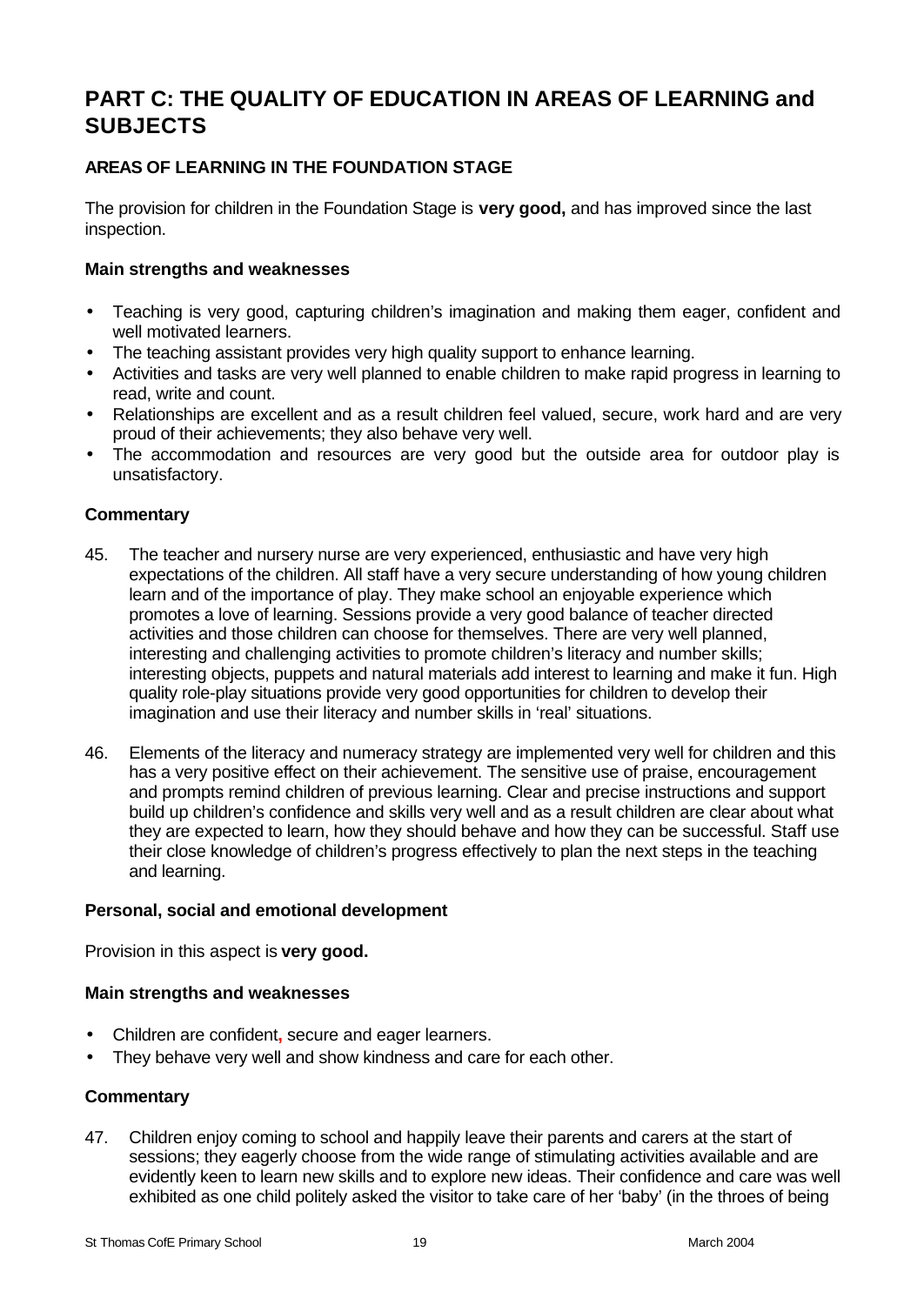bathed in the water tray) to make sure she didn't drown while the child went to the bathroom! Children develop a very good understanding of appropriate behaviour and of what is right and wrong. They share resources and work together well in a variety of situations, such as roleplay and outdoor play. The arrival of a child from Zimbabwe stimulated an interest in the life and culture of other places and peoples.

#### **Communication, language and literacy**

Provision in this aspect is **very good.**

#### **Main strengths and weaknesses**

- Literacy skills are given a very high priority.
- Children are very confident communicators, readers and writers.

#### **Commentary**

- 48. The curriculum is planned very effectively to link the development of literacy skills with all the areas of learning so that reading and writing become an integral part of children's wider learning. Children respond well to the encouragement of their teachers and use rich vocabulary and increasingly complex sentence structures. This was well illustrated as children confidently asked a visiting midwife thoughtful questions about the care of new babies. Writing materials and equipment that develop writing skills are readily available and the children's efforts are valued and encouraged. Children recognise and write their own names using capital and small letters with increasing confidence. Those children who learn at a slower rate write simple words using initial sounds while older children of higher attainment use their increasing knowledge of sounds to write independently for a variety of purposes; for example, appointments in the 'Clinic' or instructions on how to make a 'pop up' book.
- 49. Children display a delight in reading and most are reading books with increasing confidence using their knowledge of sounds to work out unfamiliar words. All children take books home on a regular basis to share with family members; this has a very positive effect on children's progress in learning to read.

#### **Mathematical development**

Provision in this aspect is **very good.**

#### **Main strengths and weaknesses**

- Children are very confident mathematicians.
- Basic number skills and mathematical vocabulary are reinforced at every opportunity.

#### **Commentary**

50. Number songs and nursery rhymes reinforce counting skills. In the reception class children know the names of common shapes, add numbers together and count in sequence, some accurately well beyond 20. One higher attaining child confidently counted up to sixty as she tried to beat the minute timer in filling different containers with sand. The staff skilfully stress mathematical vocabulary very strongly during all activities. The children use mathematical ideas and skills to solve problems in practical situations; for example, they work out how many children use numbers when they use the telephone to make appointments. By the end of a very effective mathematics lesson most children were able to identify 'o'clock' using an analogue clock.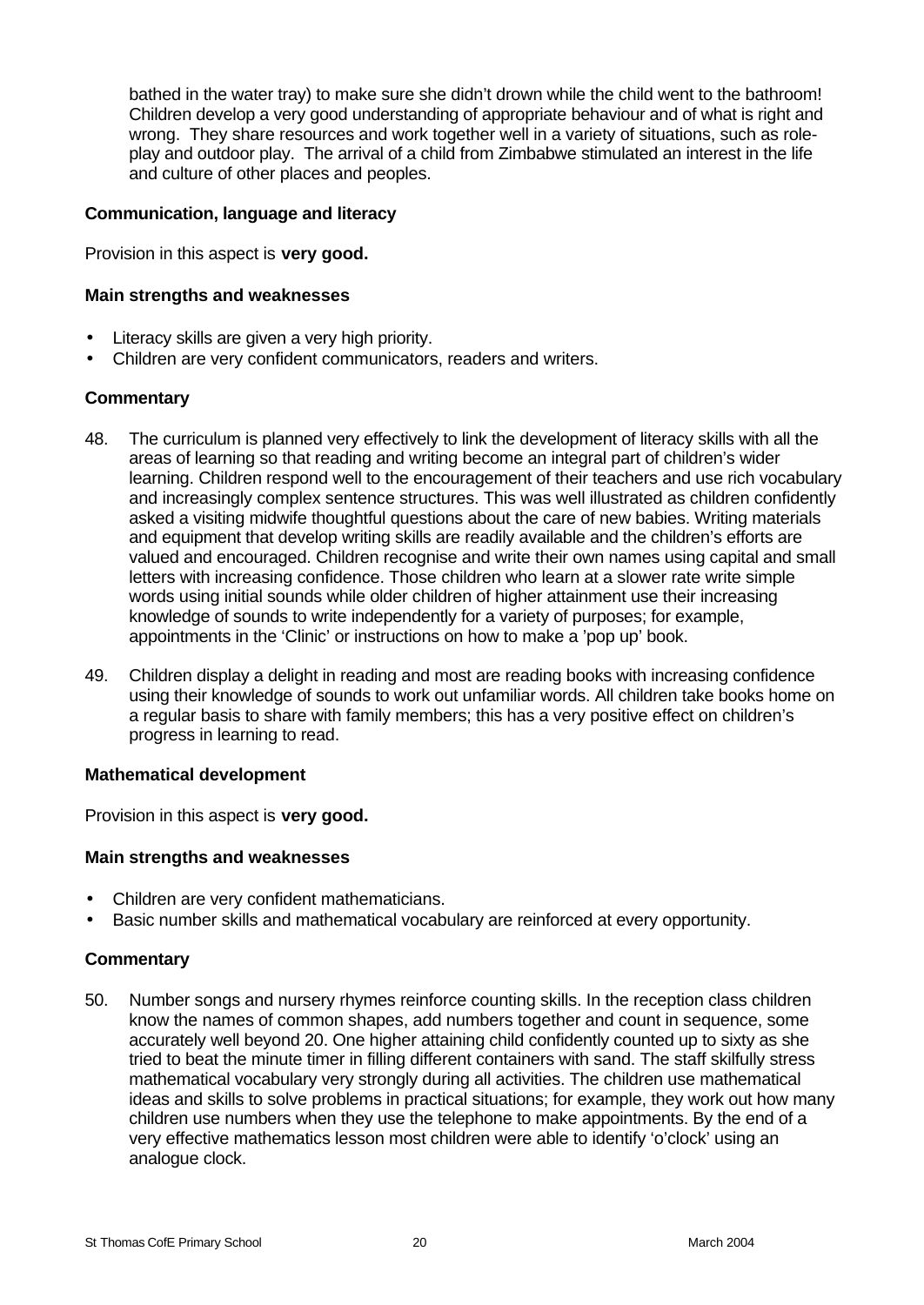51. When playing with two and three-dimensional shapes, small world toys, emptying and filling containers in the very well planned sand and water areas, or exploring the world of 'Elmer the Elephant', children consider carefully size, shape and position. All children are learning to record their investigations in simple graph form.

#### **Knowledge and understanding of the world**

Provision in this aspect is **very good.**

#### **Main strengths and weaknesses**

- Children are encouraged to be inquisitive about their world.
- The rich curriculum builds on the children's own experiences with well structured and interesting activities.

#### **Commentary**

52. The children's natural curiosity is stimulated as staff continually encourage them to talk about their discoveries and experiences, to ask questions and to explore a wide range of man-made and natural materials. Children show a good sense of time as they explore how they have changed since babyhood. They also work independently with a wide range of construction toys, discovering how things are made and move. They use their skills of cutting, folding, sticking and joining to make a suitable baby carrier. Children are becoming competent users of information and communication technology to support their learning.

#### **Physical Development**

Provision in physical development is **good.**

#### **Main strengths and weaknesses**

- Children show considerable skill when using small equipment and tools.
- There is a lack of space and resources to extend children's physical skills and provide regular well-planned outdoor play facilities.

#### **Commentary**

- 53. Children's natural exuberance and energy is promoted appropriately by the staff through formal physical education lessons. However, these are sometimes restrictive of free movement, and there is a need to provide more opportunities for children to develop their physical skills in well planned activities out of doors.
- 54. Well directed support and guidance by adults enable children to handle a variety of tools and materials and small equipment safely and with care showing considerable dexterity when handling pencils, scissors, brushes, construction toys and jigsaws.

#### **Creative development**

Provision in creative development is **good.**

#### **Main strengths and weaknesses**

- Teachers provide a wide range of opportunities to promote creative development.
- Imaginative play is a central part of the curriculum.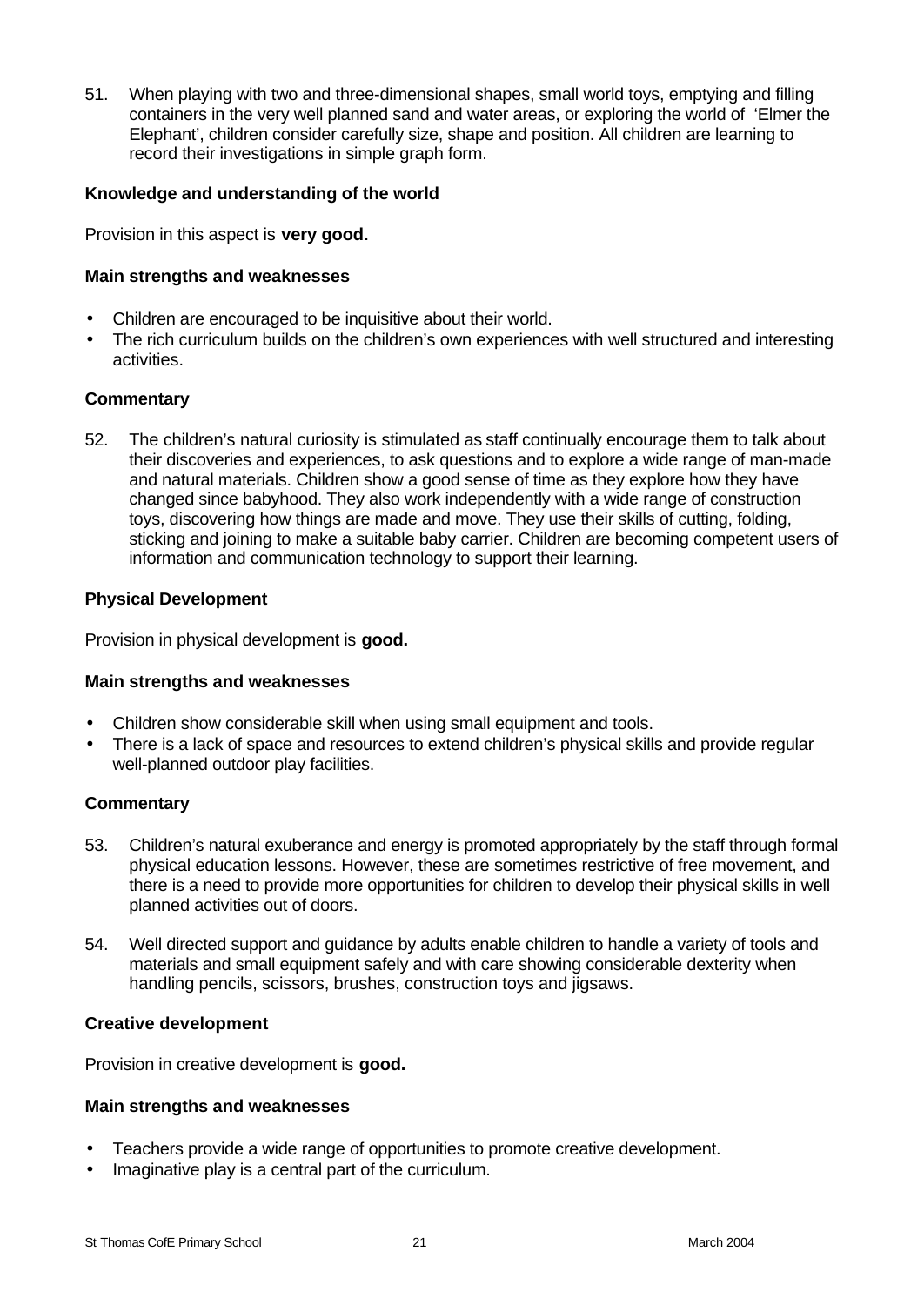# **Commentary**

55. Children enjoy taking part in the many very good role-play situations using exciting resources provided by the staff; the children develop their imagination and extend their language skills and creativity well as they take the role of family member, nurse, doctor and receptionist. Children develop their senses through investigating texture, shape and colour; they mix their own paint; already know the primary colours and mix them well to create different shades. Children choose different materials carefully to create their own designs, pictures, models and collages. Staff make materials such as paint, sand and water available for children to explore on a daily basis. These activities are exceptionally well planned and extend children's ideas and thinking very effectively.

# **SUBJECTS IN KEY STAGES 1 and 2**

# **ENGLISH**

Provision in English is **good.**

#### **Main strengths and weaknesses**

- Standards in speaking, listening and reading are high.
- The quality of teaching and learning is very good.
- Pupils' attitudes and behaviour are very good in both key stages.
- Well managed initiatives improve standards in writing and reading.
- The marking of pupil's work is very effective in identifying how pupils can improve their work, especially in writing.
- Standards in handwriting are inconsistent across the school.

- 56. Standards in English currently are in the main above average. Standards in speaking and listening and reading are well above average in both key stages, and in writing above average. Almost all pupils are achieving well with the previous high standards in Key Stage 1 being sustained and with a substantial improvement for the current Year 6 compared to last year's performance in the end of Key Stage 2 tests. Pupils with special educational needs are in the main achieving well due to good provision and support. Higher attaining pupils, especially in Key Stage 1 and in upper Key Stage 2, are making good progress, particularly in writing. The slight difference between the achievement of boys and girls is not significant. The improvement in standards in Year 6 both since the last inspection and since 2003 are due to the very good teaching and learning which was observed during the inspection and to the impact of initiatives undertaken.
- 57. Pupils' speaking and listening skills are well above average. This is due to teachers consistently building on pupil's prior language skills throughout the school. Pupils listen very well and engage in lively dialogue, expressing their opinions confidently to teachers and other pupils. Teachers value talk as an integral part of the learning process. As a result, pupils themselves see the value of discussion, sharing ideas and learning co-operatively. There was a buzz of conversation in many of the lessons observed, and this was almost always purposeful and very productive.
- 58. Standards in reading are well above average. This is due to the early very systematic approach to teaching word recognition and skills in sounding out letters and groups of letters: the adoption of a structured reading programme and extra time being given for pupils to read alone and with others is very helpful here. Pupils use a good range of strategies when reading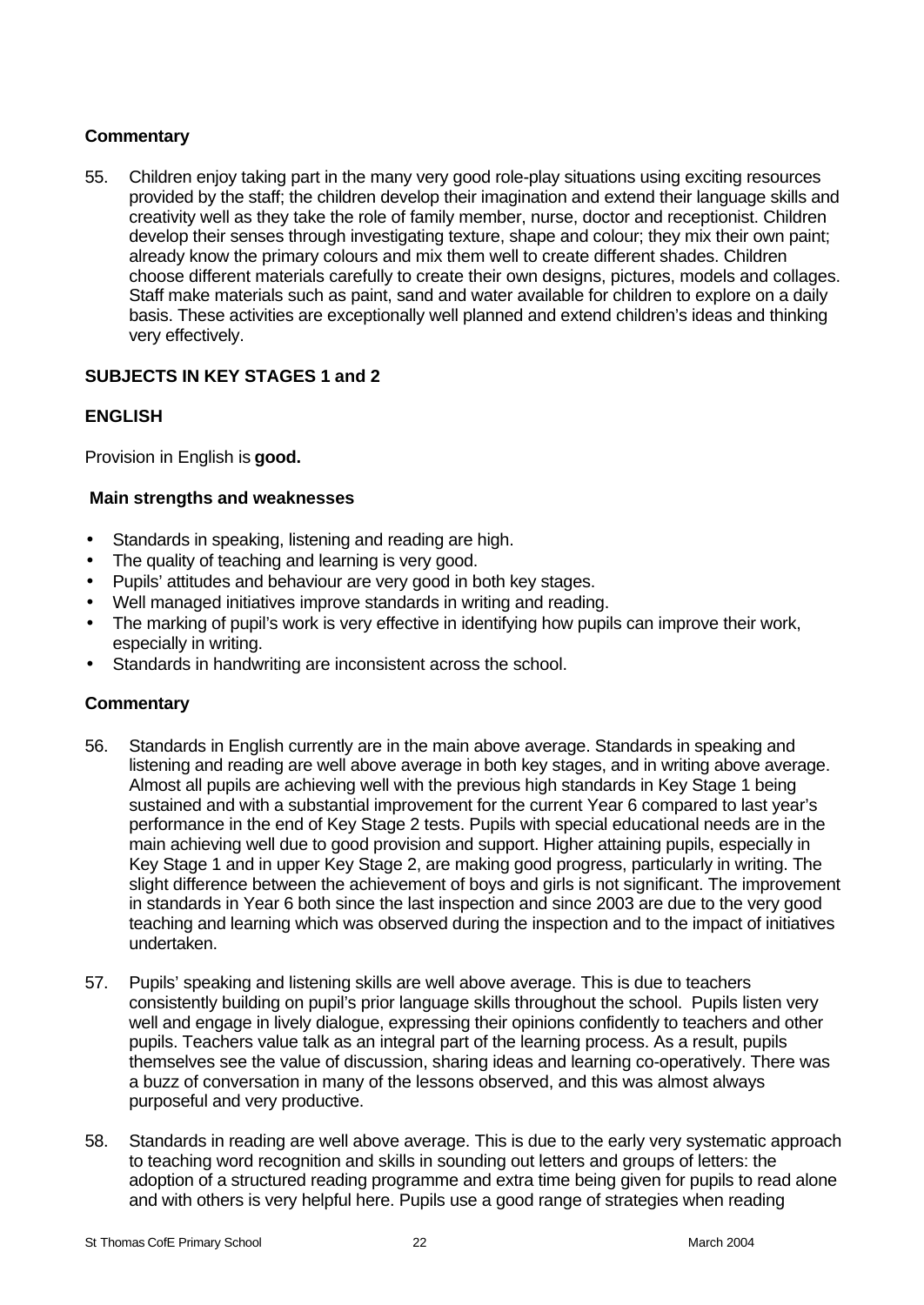independently and apply their skills well in literacy lessons when reading unknown texts. Good questioning and active discussion fostered by the staff reinforce the learning of important words, specialist vocabulary, and reading for understanding using more advanced comprehension skills. Pupils apply their reading skills well in other subjects and have developed good research skills by age 11.

- 59. Standards in writing are in the main above average. The progress made as a result of the many staff training and support initiatives undertaken to raise standards in writing have resulted in the systematic and effective teaching of literacy skills. This results in the majority of pupils acquiring a good range of writing skills. Teachers model writing well through demonstrating and joining in writing tasks, and specific feedback through marking and assessment helps the pupils to develop and extend their skills and make improvements. Teachers give pupils a range of opportunities to enable them to extend, use and apply their skills in speaking, listening and reading, and directly relate them to their work in different forms of writing. This accounts for the good achievement now being made in this aspect of English. Marking is systematically used to identify how pupils can improve their writing and in the best practice targets set were used by teachers to measure progress and give constructive feedback. This also involved children in evaluating their own work and sometimes the work of others. ICT is used to help pupils redraft and improve their writing very effectively, especially in Years 5 and 6. Achievement in handwriting is as expected at the end of Key Stage 2, but progress varies across the school with insufficient opportunities in some classes to develop and practice their skills.
- 60. The quality of teaching is very good with some very good and occasionally excellent teaching seen. Teacher's expectations are high, supported by very good working relationships with the pupils. Teachers plan work carefully to meet the differing levels of prior attainment in their class, so that pupils with learning difficulties are well supported: in the majority of lessons all children are sufficiently challenged. Staff choose resources well and use them imaginatively to generate enthusiasm and interest. As a result, pupils have very good attitudes to English, are eager to answer questions. In none of the lessons seen was behaviour less than very good. Where teaching was satisfactory there were a few missed opportunities to further challenge the higher attaining pupils, and in some work, targets were not consistently applied nor sufficiently focused on by pupils to help them improve.
- 61. The joint co-ordinators of English are clear about what they want to achieve in English and have high expectations now and for the future. They have used data and other information to identify strengths and weaknesses and development priorities and have targeted resources well, including the use of support and training. As a result of actions taken there is evidence that the dipping trend in achievement in Key Stage 2 has been reversed, especially in writing. The curriculum is well matched to the children's needs, and has good breadth and balance in the quality and range of what is taught. Target setting and tracking of pupils' progress have been recently introduced in order to monitor progress more carefully, but this is not yet fully established.

#### **Language and literacy across the curriculum**

62. Pupils use the full range of their language and literacy skills extensively across the curriculum, especially in speaking and listening**.** In a key example, pupils in Year 6 used their skills very well in applying what they had learned about persuasive language to write letters to the Governors about issues important to them. They extended their range of vocabulary for formal letter writing and their verbal presentation skills using technology to address different audiences. They used all these skills successfully in putting forward their views.

#### **MATHEMATICS**

Provision in mathematics is **very good.**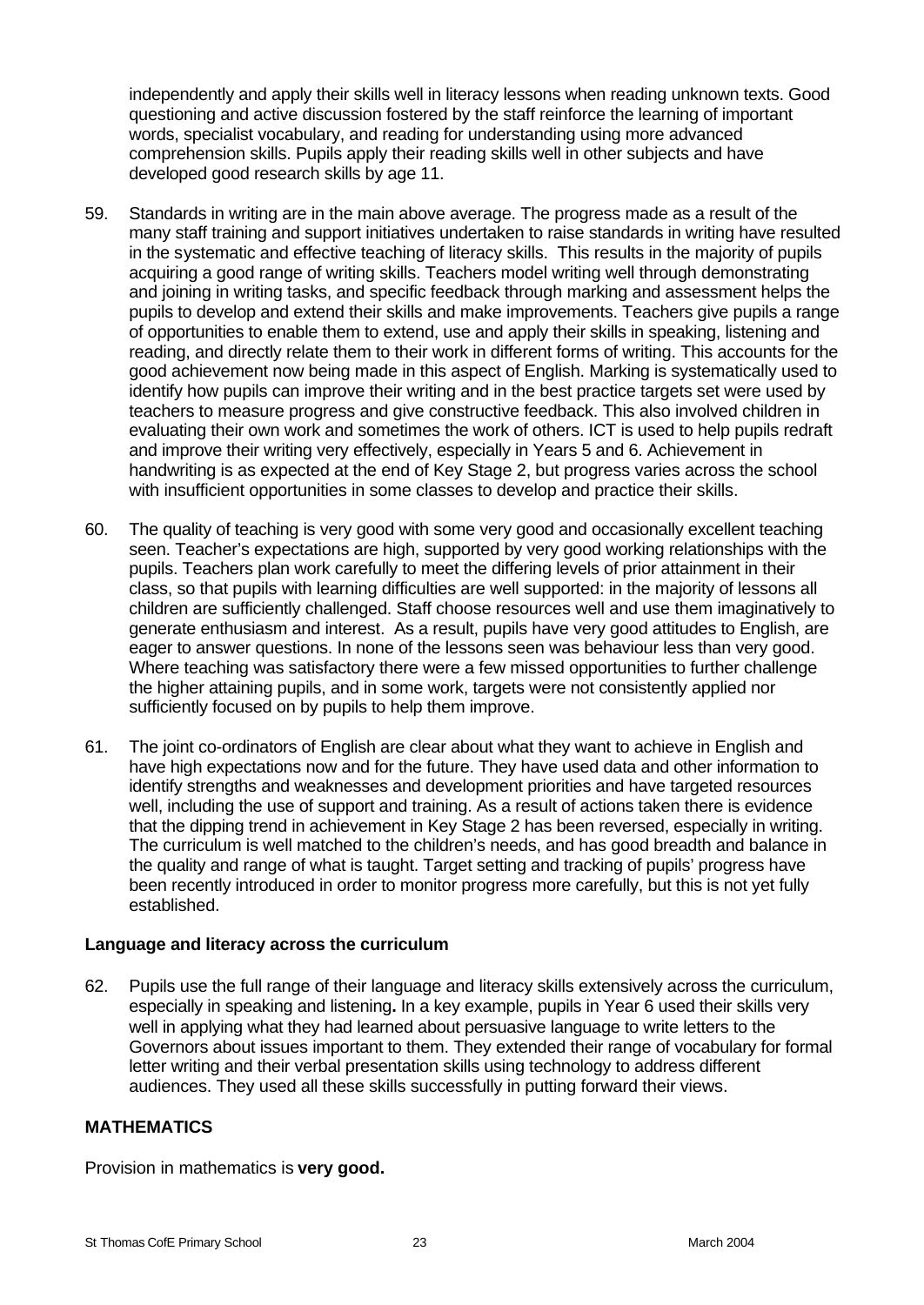# **Main strengths and weaknesses**

- Standards achieved are well above average at seven and 11.
- The quality of teaching is high, leading to very good learning for the pupils.
- There is some innovative practice in developing pupils' investigational skills.
- The subject leader manages the subject very well, helping other staff improve and develop their skills.

# **Commentary**

- 63. This year, standards achieved towards the end of Year 6 are back to the school's usual level, after the drop in results in national tests last year. This maintains the levels achieved at the last inspection. This is because the Year 6 teacher has returned from long-term absence, and has been able again to push many pupils forward to achieve at higher than expected levels. It is clear from this, and the levels already being achieved in Years 3 and 5, that last year's lower than average results were adversely influenced by the teacher's absence for much of the year. Indeed, a higher proportion than the national average achieved the expected Level 4 in 2003, but far fewer achieved at the higher level.
- 64. Year 2 pupils achieve well above average standards, with a high proportion currently working at higher than expected levels. This is because the quality of teaching at Key Stage 1 is so high, and shows good improvement since the last inspection.
- 65. Boys and girls generally achieve similar levels, although this varies from year-to-year. Those pupils with special educational needs generally achieve very well in the subject for their capabilities. The few pupils from minority ethnic groups achieve similar levels to their peers. The school identifies those pupils who are talented in the subject, and they are often given extended and open-ended work that challenges them successfully to achieve high levels.
- 66. The quality of teaching is very good across the school, and an excellent lesson was observed in Year 2.

# **Example of outstanding practice**

In this outstanding lesson, the teacher's excellent relationship with the pupils, combined with lesson planning that really stretched all the different groups, led to a lesson that absorbed the pupils, and engaged the three supporting adults very effectively. The learning objective was to create and solve 'real-life' problems in working out the time after journeys of different length. In the whole-class mental warm-up, all the pupils wrote on individual whiteboards the new time an hour on or an hour back from that given (higher attaining pupils were challenged to add or subtract 2, 3 or 4 hours). This work was extended, using pupils' recent knowledge of flight times to such places as Fuerteventura, Florida, and Canada, adding on 4, 9 and 12 hours from the start time. This really stretched the pupils, filling in a chart on the teacher's flip chart. The helping adults then worked with groups using dice to create simulated journeys, with start times, length of 'flight', and arrival times entered in a prepared grid. This again made the pupils think and cooperate at high levels. Meanwhile, the teacher gave the pupils of higher attainment a 'Challenge': to calculate independently a return trip duration in hours, then cumulatively over a week. This was an effective challenge, evidenced by the mistakes a number of them made in calculating the final result. The teacher's skilled questioning prompted the pupils to reconsider their results, and their approaches to working this out. Progress and achievement in this lesson were very good.

67. In general, teachers plan very effective lessons that build very well on pupils' prior learning. They have very good subject knowledge and understanding between them, which they use very well to develop and extend pupils' learning and achievement, supported by a very skilled and experienced subject leader. She provides stimulating and innovative practice with her Year 1 pupils. For example, she has fixed whiteboards on cupboard doors at the height for pupils to stand and write. In a lesson learning to write and solve word problems, a group of these five and six year old pupils worked in pairs at these boards, recording their 'number stories' about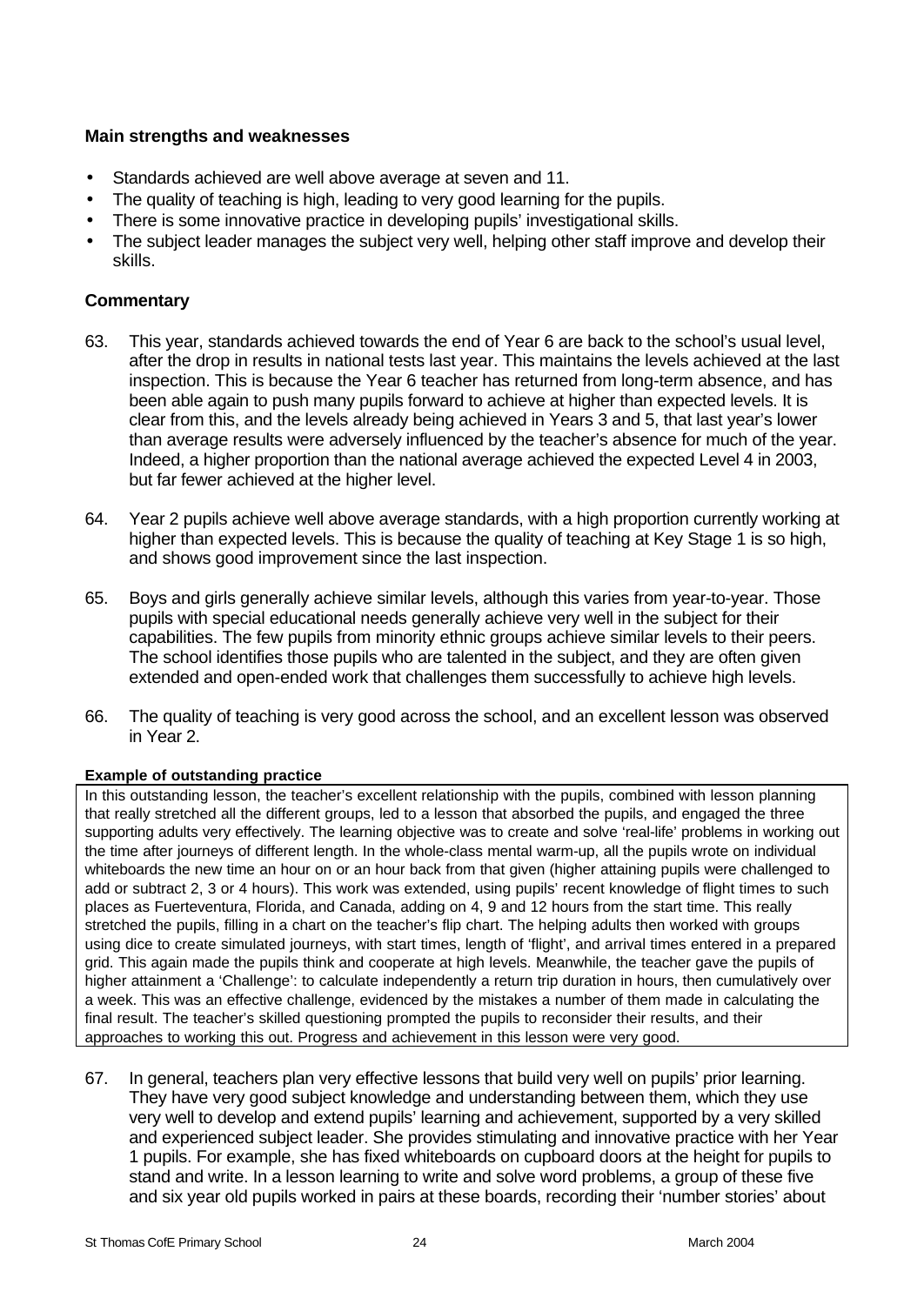an owl feeding its young with worms. This involved adding and subtracting numbers, and searching for a pattern. It was remarkable to see these young pupils working as thinking mathematicians, in discussion with their partner.

- 68. Similarly, Year 6 pupils were expected by the teacher to use and explain such expressions as 'simplified fraction' as a matter of course. She handled the concept of equivalence between fractions, decimals and percentage skilfully, leading the pupils to make generalisations about ratio through very skilled and direct questioning. In the pupils' books, there were very good examples of how she used marking to stretch and improve pupils' thinking. One pupil wrote next to a piece of work, "I would have found the rest quite hard if you hadn't shown me, but I understand now."
- 69. The subject leader makes a very good contribution to the successful provision in the subject, and helps her colleagues both to develop their own skills, and use support staff and teaching resources very successfully to support pupils' learning. Staff are beginning to use ICT more effectively, and older pupils confidently handle spreadsheets, for example.

# **Mathematics across the curriculum**

70. There are good links developing between the subject and ICT, and teachers take opportunities in science and geography to use and develop numeracy and other skills. In Key Stage 1, themed work creates successful links between the subject and others, such as in measuring and counting. Similarly at Key Stage 2, teachers use music, physical education and history to emphasise pattern, the passage of time, and positional understanding.

# **SCIENCE**

Provision in science is **very good.**

# **Main strengths and weaknesses**

- Pupils achieve very well and standards are well above average towards the end of Year 6.
- Teaching is consistently of a high quality.
- Pupils are particularly skilful in investigating scientific processes.
- There are good links with information and communication technology.
- Assessment is not used rigorously enough.

- 71. Standards are above average in Year 2 and well above in Year 6. The majority of pupils, including those with special educational needs, achieve well in relation to their prior attainment. The number of pupils in Year 6 exceeding the expected level is high and much better than in most primary schools. Standards have improved since the last inspection and progress is consistently good across the school and in each year group.
- 72. Teaching overall is very good and occasionally excellent. No unsatisfactory teaching was observed. Teachers explain the work for the pupils in a clear and interesting way. Resources are of a very high quality and pupils are excited by the lessons, often bubbling with enthusiasm. The staff provide a good variety of stimulating and challenging investigations and experiments leading to good levels of attainment in scientific enquiry. Their expertise and enthusiasm motivate pupils to reach the highest standards they can, and they do achieve well. Where additional support is needed, adults provide specific help, resulting in all pupils, whatever their level of attainment, having the same chance to do well.
- 73. Pupils are carefully directed to ask questions, carry out experiments and record their findings clearly and carefully through tables, charts, diagrams and writing. Year 1 pupils are enthralled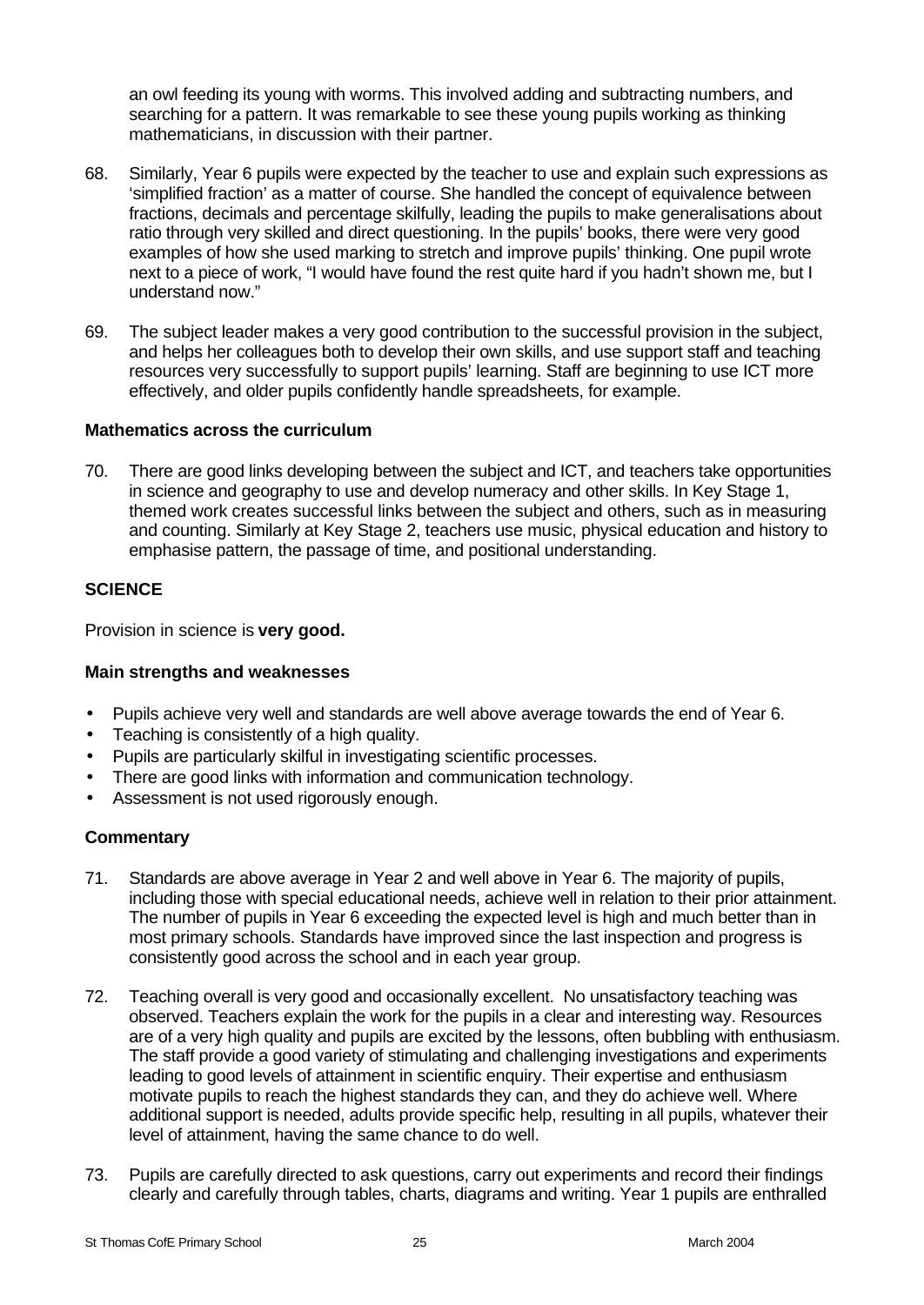as they observe fibre optic lights and conduct their own experiments using 'peep boxes' to discover more about light sources. In Years 3 to 6 pupils build progressively on this secure foundation of basic skills. They approach practical tasks with considerable confidence, independence and enthusiasm and have a secure understanding of what constitutes a fair test. Older pupils share ideas and have lively discussions with each other and their teachers to confidently express their own ideas about finding solutions to problems. Pupils use their literacy and mathematical skills well in the subject as they tabulate information or write up experiments in their own words.

- 74. Good use is made of ICT and this adds interest to the teaching and learning. It is used very effectively to enable pupils who learn at a faster rate to work at very high levels. In Year 3, pupils and teachers used a digital microscope and an interactive white board to make more close and detailed observations of rocks and soils. In Year 6 pupils used temperature sensors and a data logging program to extend their investigative and recording skills about the cooling of liquids.
- 75. The subject is well managed. There is a good grasp of the priorities and needs and this has been instrumental in the school turning round the dip in attainment in the 2003 national tests. Teaching styles and an analysis of data have resulted in a rapid improvement in the quality of the teaching which has accelerated pupils' progress and brought standards almost back to the higher levels they were in 2001 and 2002. There is room to improve the satisfactory assessment systems in place and this could help staff and pupils to raise standards even further.

# **INFORMATION AND COMMUNICATION TECHNOLOGY**

Provision in information and communication technology is **good.**

# **Main strengths and weaknesses**

- Good provision of equipment in the computer suite and each classroom.
- Staff show high levels of confidence and expertise.
- Basic skills are well taught.
- The pupils are very enthusiastic.
- Effective use is made of ICT in supporting learning in all other subjects.
- There are no effective systems to check on pupils' learning.

- 76. Pupils' achieve well and attainment in Year 6 is above the level expected for pupils of this age. No lessons were seen in Years 1 and 2 so a judgement on standards cannot be made.
- 77. Teaching is consistently good. Good use is being made of the computer suite and effective whole class teaching strategies help pupils learn the basic skills of the subject effectively. Teaching assistants are knowledgeable and provide good support, particularly when working with small groups. Teaching very obviously motivates and encourages pupils to try hard and succeed and as a result pupils are very enthusiastic, confident and skilled users of ICT in subjects such as science, geography, art and music.
- 78. Pupils use digital cameras, scanners and CD ROMs, listening centres and roamers throughout the curriculum. Older pupils demonstrate high standards as they create their own multi-media presentations, access the internet to research other countries and civilisations, and use a range of programs to create music. Higher attaining pupils in Year 6 are confident in using spreadsheets, creating formulae, modifying data and creating tables. Pupils also have experience of control technology as they plan and design light sensors as part of their science work on friction.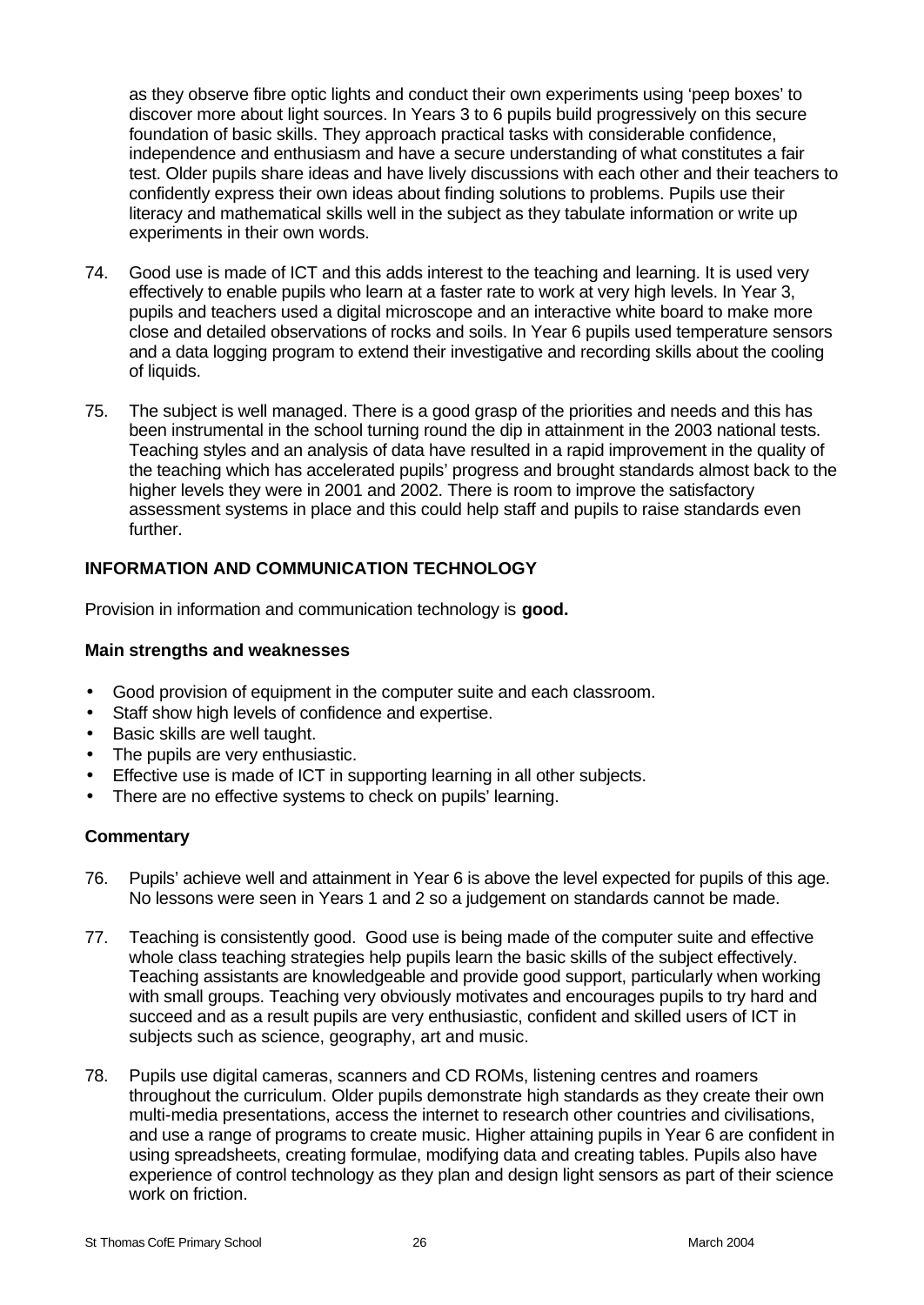79. The subject is a school development priority. The many changes since the last inspection have been successfully managed. Leadership and management are good and all members of staff have received training in the subject, developing good personal skills in computing. The curriculum is now broad and balanced and provides good opportunities for pupils to use and extend their skills. Systems to assess pupils' attainment levels and monitor progress are still at an early stage. These need to be implemented across the school to provide a detailed, useful and manageable profile of individual pupils' achievements and national curriculum levels.

## **ICT across the curriculum**

80. Good use is made of information and communication technology across the curriculum. It is used effectively to support learning in writing and mathematics, with some good work in art and design and music. There is room to improve the provision through the addition of more classroom computers to further extend the use of ICT in other subjects.

# **HUMANITIES**

In humanities, work was sampled in history and geography, with one lesson seen in both subjects. It is, therefore, not possible to form an overall judgement about provision in these subjects. There is every indication from pupils' work that achievement is good and standards are above average. In the lessons seen teaching was good and standards were higher than those found typically. Pupils achieved well and were interested and well motivated learners.

An interesting and well-planned curriculum promotes pupils' interests in people, places, events and happenings through the ages and across the world. In both subjects, pupils have a range of opportunities to build up a good knowledge base and to develop good geographical and historical skills. Through the use of well planned visits and visitors, teachers bring the subjects alive for pupils and as pupils move through the school they are encouraged to think of themselves as historians and geographers.

# **CREATIVE, AESTHETIC, PRACTICAL AND PHYSICAL SUBJECTS**

Two lessons were seen in art and design at Key Stage 1, none in design and technology, two in music at Key Stage 2, and one at each key stage in physical education. From work on display, and incidental evidence from choir and flute practice, it is clear that the pupils receive a broad and balanced diet of experiences in these areas. The quality of teaching is generally good, leading in the main to good achievement. Pupils generally make good progress on their prior attainment. From the evidence, only art and design can be judged in detail.

# **Art and Design**

#### **Main strengths and weaknesses**

- High expectations in art across the school.
- Above average standards and good achievement towards the end of Key Stage 1.
- Well planned curriculum.
- Very good teaching and learning, particularly in Key Stage 1.
- Effective use of support staff.
- Subject well managed.
- Less work in three dimensions evident during the inspection.

# **Commentary**

81. There are consistently high expectations in the quality of work across the school with above average standards in Key Stage 1 and standards in line with those expected in Key Stage 2. There was a good range and quality of work using different media and techniques in both two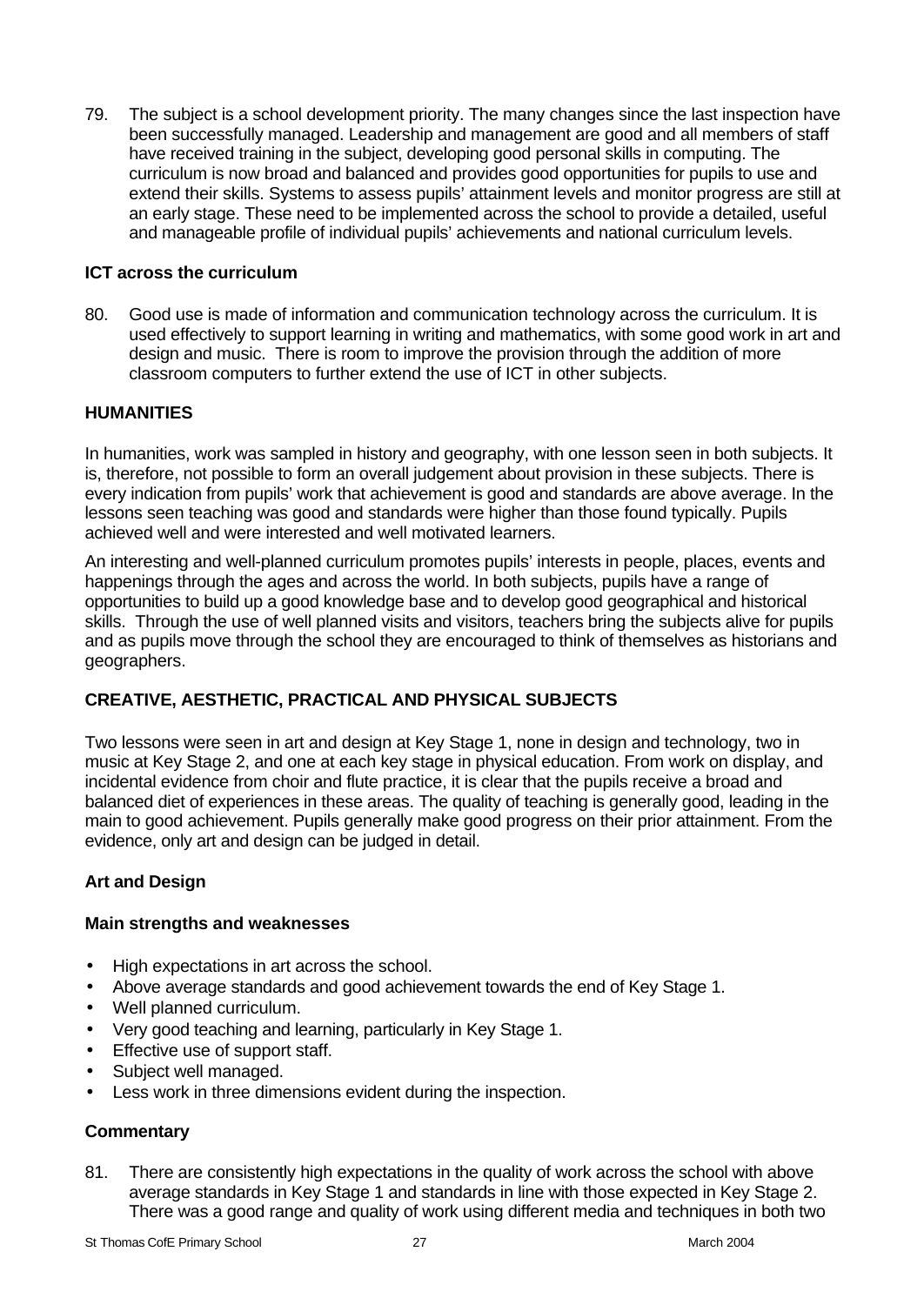dimensions and to a lesser extent in three dimensions on display. In lessons observed in Key Stage 1, pupils used tools well to create form, line and pattern, for example, when working with clay to make shoes. Across the school, pupils are able to draw skilfully from observation, use a range of techniques using textiles and in emulating the designs and techniques of famous artists. Achievement is good in Key Stage 1 but less consistently so across Key Stage 2.

- 82. The teaching and learning in Key Stage 1 is consistently very good which results in very good learning with pupils working confidently, enjoying their art activities, persevering, trying out new materials and techniques and willing to improve on their work. This is brought about by the good planning and organisation of teaching staff and the effective use of support staff and parent helpers who understand what the children are intended to learn and who have appropriate expectations of what children are capable of. When children were drawing owls using different media they were able to develop skills in using line drawing to create texture and pattern and learned how to blend pastels effectively to create depth. This was the direct result of adult support, questioning, demonstration and encouragement.
- 83. Art and design has been well managed since the last inspection with improvements in the quality and range of the curriculum and in standards particularly at Key Stage 1. ICT is now being used very effectively to support this area of the curriculum.

#### **Design and Technology**

There were limited opportunities to observe work in design and technology during the inspection especially in Key Stage 2. This is because work is linked to topic work in Key Stage 1 and taught in blocks in Key Stage 2.

# **Commentary**

- 84. Standards in Key Stage 1 are in line with those expected and pupils across the school make good progress in developing skills and techniques which whey apply well in their finished work. For example, in Key Stage 2 pupils were learning the techniques of setting up a pneumatic system and had opportunities to experiment and try out what they had learned.
- 85. The teaching and learning that was observed, particularly in Key Stage 1 was good. This was because of the good planning and preparation by the teacher and a parent helper whose help was used very effectively to enable children to experience the design and making process and to learn new skills. There was a good balance of letting children work independently and teaching them safe techniques with tools.
- 86. There is some evidence of good curriculum leadership with good progress made in developing the scheme of work for teachers' guidance in planning lessons since the last inspection. There is a good range of resources, which are used well including the use of ICT.

#### **Music**

The quality of provision in music has improved since the last inspection. Singing throughout the school is developed well, and the older pupils achieve high standards singing in assembly, and as a choir. The work seen in lessons was in preparation for a joint schools' performance of a work written for children with the Liverpool Philharmonic Orchestra in their home venue in Liverpool.

#### **Commentary**

87. This included Year 4 and Year 6 pupils developing rhythmic patterns and ostinati in response to Morse Code, led by the music coordinator. She has an effective style, and the pupils respond well to her prompting. Year 6 pupils worked well in groups to create and perform a variety of pieces using a range of instruments, including flutes, and tuned and untuned percussion. They cooperated well in this, and achieved impressive conducted presentations by the end of the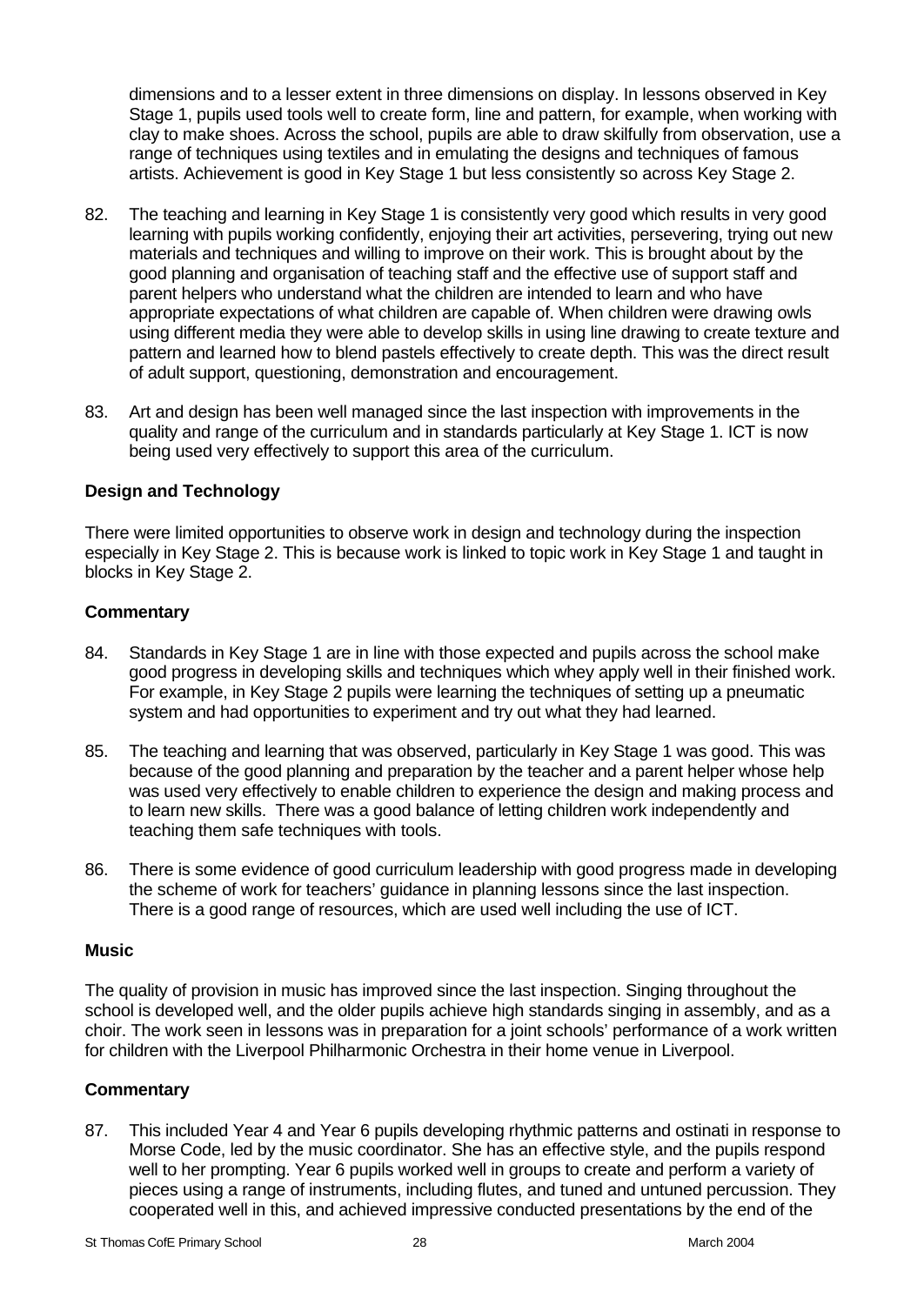lesson. Year 4 pupils worked out how to clap and beat the rhythm of their own initials, and although they were tired at the end of the day, they made satisfactory progress in this, and achieved average levels for their age.

- 88. There are also good opportunities to listen to and appreciate music in various styles. Year 5 pupils behaved well in listening to pieces of classical music in preparation for the impending visit to the Liverpool Philharmonic. They recalled how the piece made them feel, commenting sensibly on how the music affected them. This was a good way to ensure that the pupils would gain musically from the visit, as they were being helped to recognise and understand the works they would hear.
- 89. Pupils have opportunities to learn to play the recorder, flute and clarinet, and many achieve high standards. A group of these pupils accompanied singing in assembly very tunefully, and often play as pupils enter or leave the hall. There have also been themed projects including working with specialist musicians such as 'Backbeat'. The choir also sings in a range of venues, particularly at Christmas.

#### **Physical education**

The only aspect of the subject observed was games in Year 2 and Year 6. The whole of the recommended curriculum is taught, however, including swimming and adventurous activities in Key Stage 2. The quality of teaching seen was good for Year 2 pupils and very good for Year 6, leading to good achievement for Year 2 and very good achievement for Year 6.

#### **Commentary**

- 90. Year 2 pupils made good progress in foot controlling and passing a ball with their feet. Boys achieved higher levels than girls, with some of the boys at good levels for their age. The teacher managed the lesson well, and ensured that all the pupils had good opportunities to practise their skills in pairs. About one in four of the pupils had difficulty in moving fluently, and this affected their ability to achieve the standard expected for their age.
- 91. The coordinator, a subject specialist, led the lesson for Year 6. This was in the playground, and the teacher made clear his high expectations for the pupils' involvement, mature behaviour and progress. They responded very well to these high expectations, despite the very cold, damp weather, to develop a range of challenging activities to develop stick skills for hockey. Most of the pupils showed good control, and a high proportion of them achieved above average levels.
- 92. There has been very good improvement in the quality of provision in the subject. The older pupils say that they are very pleased with recent developments, particularly in games and after-school sporting activities.

#### **PERSONAL, SOCIAL AND HEALTH EDUCATION AND CITIZENSHIP**

93. The school's Christian values and principles form the basis of the staff's approach in this area, where there is very good provision. Pupils achieve well because the staff encourage them to develop high quality social skills, working in pairs and groups successfully throughout the school. Pupils' personal development is reinforced in assemblies as well as circle time sessions, where issues and potential problems are discussed as a class. The agreed policies for health, sex and drugs education are well implemented. There are plans to start a school council to extend the pupils' contribution to school development, and add to ongoing work in developing the pupils' understanding of being a citizen.